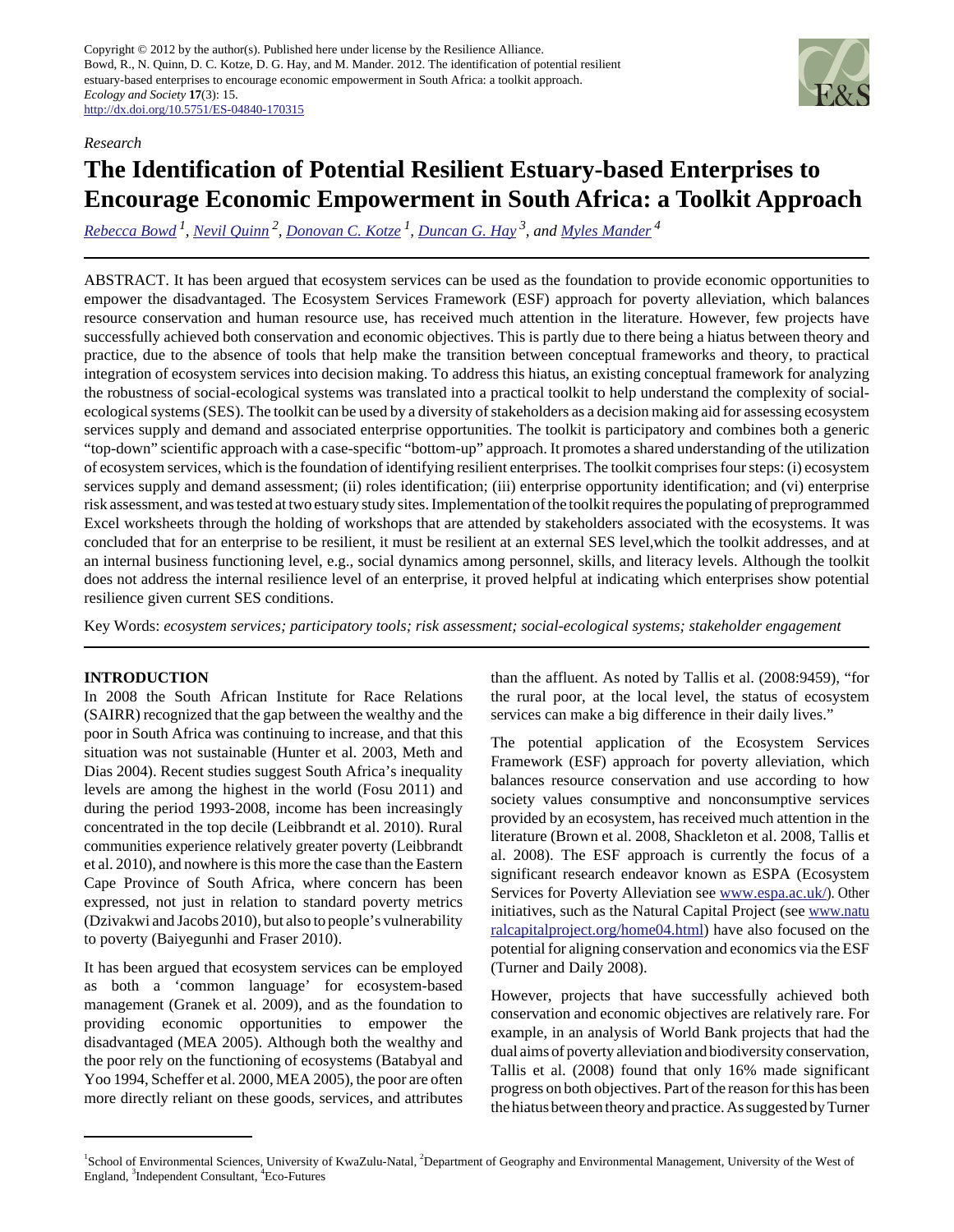and Daily (2008:25), despite this attention in the literature, "an operational decision support system" for implementing an ESF has been "slow to emerge." Daily and Matson (2008:9456) put the challenge more strongly, "(r)adical transformations will be required to move from conceptual frameworks and theory to practical integration of ecosystem services into decision-making, in a way that is credible, replicable, scalable and sustainable."

In this paper we attempt to address this challenge by presenting an approach for applying an ESF to assist in the identification of opportunities for economic empowerment at two estuary study sites in the Eastern Cape Province, South Africa. In doing so, we also provide an example of how an ESF can be used toward the aim of poverty alleviation.

#### **METHODS**

#### **Selection of study sites**

Estuaries, in particular, are a useful context in which to develop and test ideas regarding ESFs. Day (1980:198) defines an estuary as a "partially enclosed coastal body of water which is either permanently or periodically open to the sea, and within which there is a mixture of seawater with freshwater derived from land drainage." Estuaries are ecosystems comprised of a number of different habitats, such as mangroves, tidal flats, and reed beds, which can provide food, building material, and protection; are catalysts for residential, commercial, tourism, and recreational development; and can ameliorate floods and assimilate waste (Gunderson et al. 2006, Hay 2007, Barbier et al. 2011). Estuaries are therefore complex and dynamic social-ecological systems (SES; Anderies et al. 2004), where interactions occur between:

- ecological elements, e.g., fish eating crabs that eat algae, which grow on mangrove roots;
- ecological and human elements, e.g., humans abstracting freshwater upstream, which reduces fish productivity;
- human elements, e.g., provincial government building roads that allow local communities to visit estuaries.

In South Africa (Turpie and Clark 2007), and globally (Barbier et al. 2011), estuaries are clearly valuable economic, environmental, and social assets that can provide economic empowerment, including job creation for disadvantaged people living at or near them (Turpie and Clark 2007). Many of the services provided by estuaries are taken for granted and consequently the derived benefits are undervalued. Estuaries are highly dynamic environments that are unpredictable and erratic in nature. Given their high productivity, they are often subject to very high levels of use, and given their location in the lowermost point in the catchment, are often subject to some of the greatest anthropogenic impacts.

Estuaries are also common property resources with poorly defined property rights. This complicates the allocation of opportunities and the benefits that arise from these opportunities. Securing tenure, a vital necessity for most economic developments to succeed, requires a level of sophistication that is currently in short supply in many rural parts of South Africa.

Two estuaries located in the Eastern Cape Province of South Africa were chosen to apply the toolkit: the Umngazi estuary, located near Port St. John (31°37'38.43"S, 29°32'58.44"E), and the Tyolomnqa estuary, located near East London (32° 58'56.85"S, 27°56'52.70"E). Both sites currently provide a variety of ecosystem services but differ with respect to their component social systems. The Tyolomnqa estuary's social system is large and complex, and comprises prominent local and provincial governmental bodies, nongovernmental agencies, and general service users, e.g., local and visiting fishermen. This system is in relatively close proximity to the urban center of East London, and the policing of resource use activities is high. In contrast, the Umngazi system is rural in nature and is less complex because there are fewer stakeholders. Although local and provincial governmental bodies operate in the area, their presence is not strong. The dominant stakeholders are the local community, a wellestablished hotel, and tourists.

#### **Criteria for developing the ESF Toolkit**

The overall aim of the ESF toolkit is to provide a structured mechanism for identifying potential estuary-based enterprises that take into consideration the dependence of human wellbeing on natural capital, and that consider resource conservation (Turner and Daily 2008). Turner and Daily (2008:26) identify three constraints in making an ESF approach operational. First there is what they describe as "information failure," which is the lack of detailed information about the way in which people benefit from ecosystem services, and at a scale that is relevant to decision makers. The second is "institutional failure." This arises as a result of the failure to consider local social-ecological contexts, including property rights and institutions, and the fact that those who benefit from ecosystem transformation are not the same as the recipients of ecosystem services. Finally "market failure" arises because of the public good nature of benefits and because many of the benefits cannot be quantified or measured in a single currency.

Turner and Daily's (2008) critique has therefore informed the identification of a set of four criteria that would be instrumental in a successful ESF approach. The first criterion is that public participation should be an integral part. This relates strongly to information failure and institutional failure constraints. Second, it is evident that one of the fundamental attributes of an operational ESF should be a mechanism that allows the particular services to be discussed, understood, and valued in a common currency. In other words the ESF should provide a platform for discussion by contributing detailed information on ecosystem services. Third the toolkit must have the ability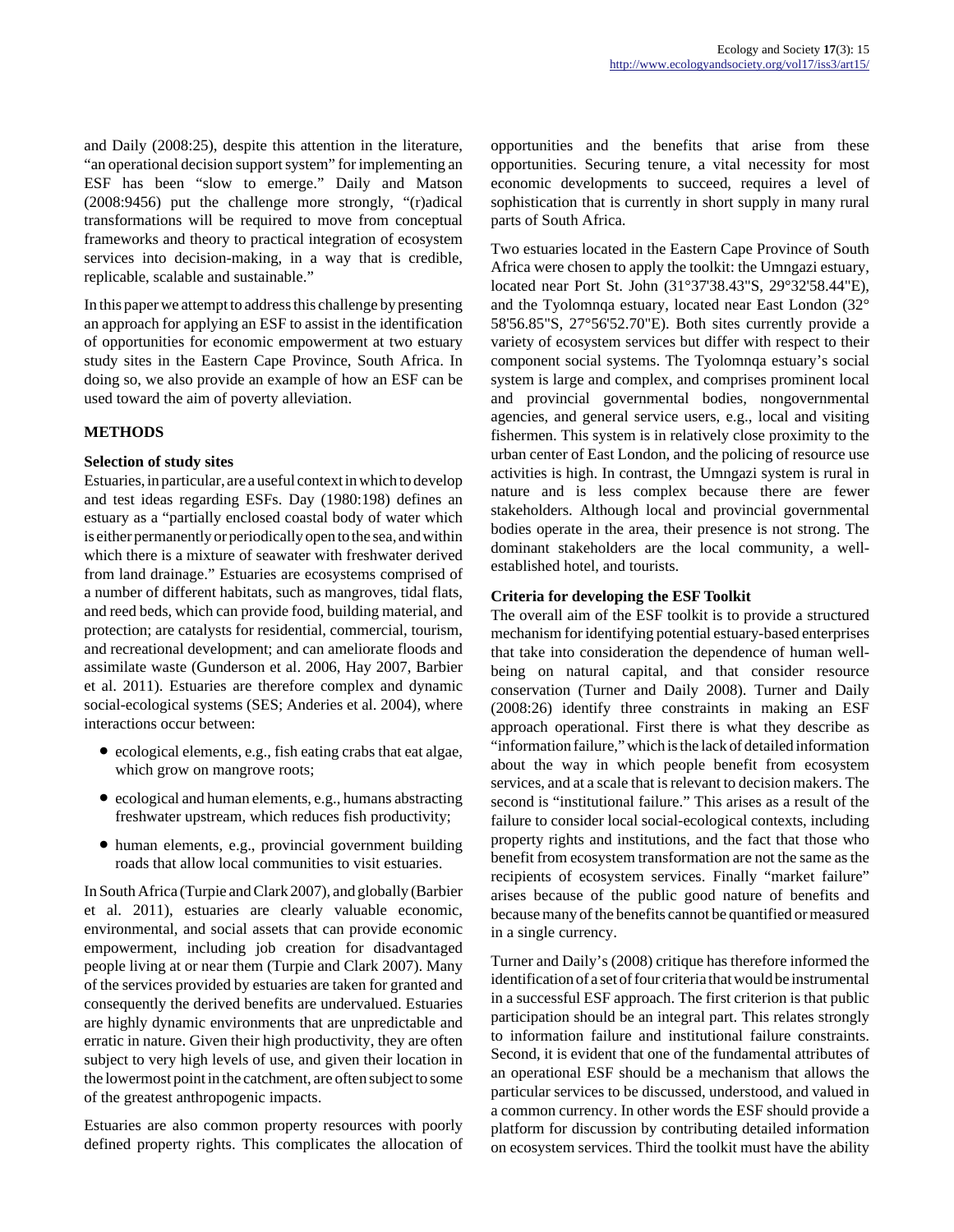to gauge a system's resilience because the purpose of this study is to have a framework that identifies potential resilient estuary-based enterprises. Finally, the toolkit must contribute to obtaining a thorough understanding of the complex socialecological context. This too would help address the institutional failure and the market failure constraints.

#### *An ESF Toolkit for economic empowerment must be participative*

In recent years stakeholder engagement has moved from being a marginal concern to a driving force (Lynam et al. 2007). Furthermore a dichotomy has been recognized between the commonly used "top-down" generic scientific tools that are frequently developed without input from the local stakeholders, and the case-specific customized "bottom-up" tools that are generally driven by local needs (Fall and Fall 2001, Sturtevant et al. 2007). Gunderson et al. (2006) identify five factors for constructive communication to take place: (1) the development and maintenance of open communication channels (Berkes et al. 1998, Folke et al. 2005); (2) identification of the roles of the different stakeholders through scientific activities or social communication (Fazey et al. 2005); (3) the designation of a meeting place at which discussions can take place between the different stakeholders; (4) the establishment of trust between the stakeholders; and (5) the establishment of leadership because this is required to integrate social and ecological understanding, and to delegate responsibility to ensure that progress is made. Participation characterized by constructive communication must therefore be a central criterion.

# *An ESF Toolkit for economic empowerment must provide detailed information on ecosystem services*

An early challenge in the ecosystem services debate was defining and categorizing the nature and scope of these services. For example, Hein et al. (2006) present a generically applicable framework based on earlier contributions (Pearce and Turner 1990, Costanza and Folke 1997, de Groot et al. 2002, MEA 2003). This framework defines three types of services, i.e., production, regulation, and cultural. Production services refer to goods and services produced in an ecosystem, e.g., food, fuel timber; regulation services result from the capacity of ecosystems to regulate a variety of biological processes, e.g., erosion, storm protection; and cultural services relate to the benefits people obtain from ecosystems through recreation, cognitive development, relaxation, and spiritual reflection. It differs from the Millennium Ecosystem Assessment (MEA 2003), in that it does not differentiate supporting services. Supporting services represent the ecological processes that underlie the functioning of an ecosystem, and Hein et al. (2006) are of the opinion that the inclusion of supporting services could result in the "double counting" of services, and thus affect the valuation because they will feature in one of the other three types of services. The Resilience Alliance (2010) modified the Hein et al. (2006) framework by adding "regeneration services" to the regulation services. This was done to emphasize the importance of services, such as soil fertility maintenance (Resilience Alliance 2010).

In South Africa much work on describing and classifying estuary ecosystem services has been conducted. Turpie and Clark (2007) document estuary associated goods, services, and attributes and define goods as harvested resources, such as fish, services as processes that contribute to economic production or save costs, such as water purification, and attributes as relating to the structure and organization of biodiversity, such as beauty, rarity, or diversity, that generate less tangible benefits, such as spiritual, educational, cultural, and recreational values.

Based on these contributions a comprehensive list of estuary ecosystem services was developed. The term 'services' has been used to encompass goods, services, and attributes, as per Hein et al. (2006), Resilience Alliance (2010), and Bowd et al. (2012). Each of these services is related to the presence of suitable estuary habitat(s) and consequently it was important to identify the full range of estuary habitats. From conducting a brief literature review on the ecological functioning of South African estuaries, it became apparent that 10 habitat types could be identified (Branch and Grindley 1979, Allanson 1981, Baird 1999, Colloty et al. 2002), each of which was associated with one or more services (Table 1).

#### *An ESF Toolkit for economic empowerment must consider resilience*

Because all ecosystem services are subject to the influences of natural and anthropogenic processes that are highly variable, supplies of services are seldom uniform. Although some services may seem to be constant over time, others can exhibit wide variations, even over short time scales. Thus every enterprise that is founded on ecosystem services must anticipate changes over time and space as a consequence of both natural and human influences. Some of these influences may be controlled by society, e.g., pollution, however others, e.g., large floods, cannot. The viability of ecosystem-based enterprises will equally be influenced by fluctuations in the demand for services (see Baumgärtner et al. 2011 for an interesting discussion on the relationship between consumer preferences and resilience of ecological-economic systems). These demands may be very variable over time and in space, and furthermore, not all demands are compatible. Neither can they necessarily be accommodated at the same time, and in the same place. This lack of control of interaction places resilience at the forefront of conceptualizing, designing, establishing, and operating estuary-based enterprises. We define resilient estuary-based enterprises as those that are able to continue profitably under conditions of varying supply of, and demand for, the services upon which they are dependent. Necessarily this needs to be contextualized within the broader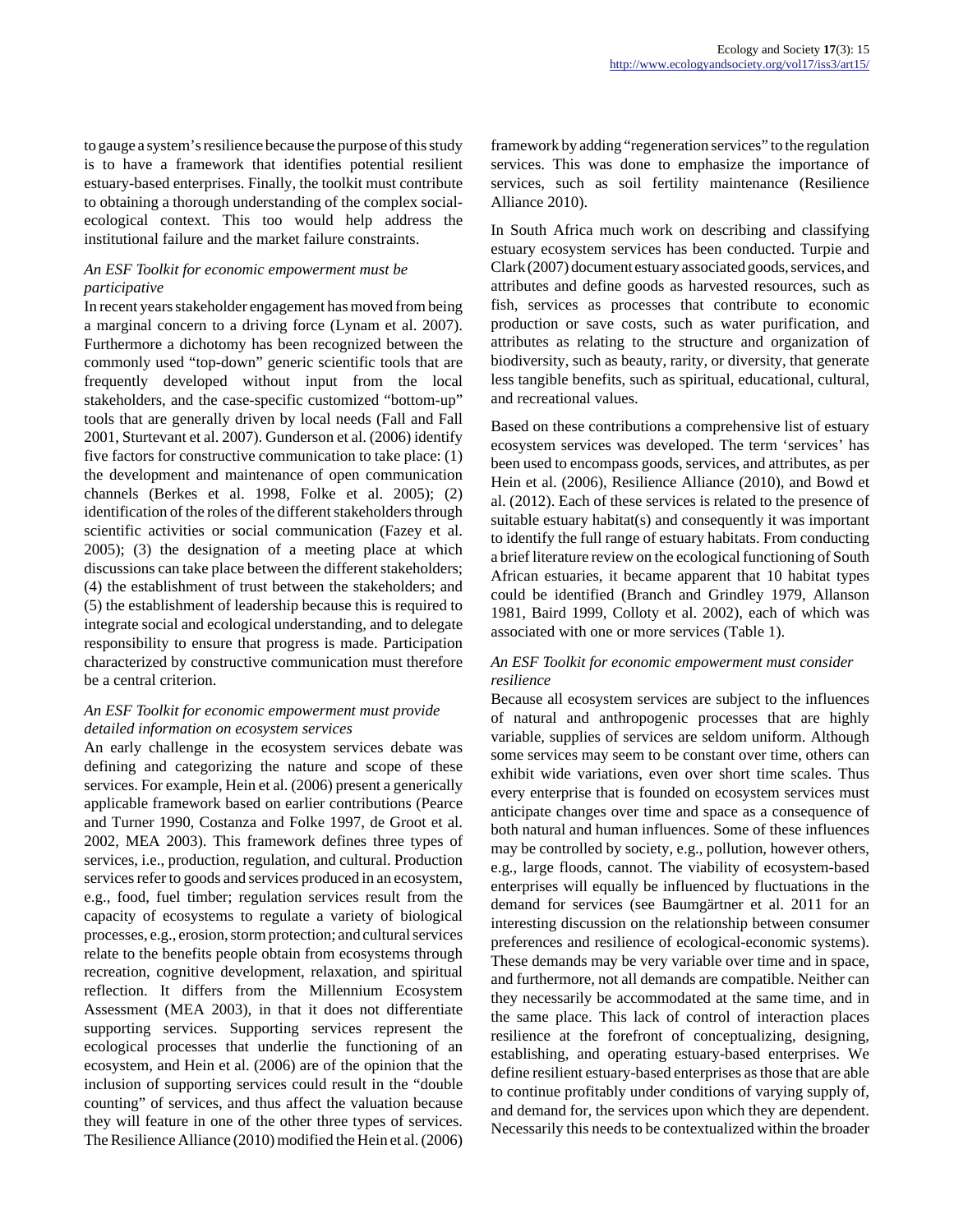| <b>Ecosystem Services</b>                  | <b>Estuary Habitats</b>       |                    |             |                 |                                    |                |             |                                                                         |                        |                  |
|--------------------------------------------|-------------------------------|--------------------|-------------|-----------------|------------------------------------|----------------|-------------|-------------------------------------------------------------------------|------------------------|------------------|
|                                            | River<br>estuary<br>interface | Mangroves Reedbeds |             | Salt<br>marshes | Open<br>water &<br>water<br>column | banks          | flats       | Intertidal Intertidal Temporarily Permanently<br>submerged<br>sediments | submerged<br>sediments | Estuary<br>mouth |
| Goods                                      |                               |                    |             |                 |                                    |                |             |                                                                         |                        |                  |
| <b>Bait harvesting</b>                     | N                             | Y                  | N           | Y               | Y                                  | Y              | Y           | Y                                                                       | N                      | Y                |
| Fibres                                     | Y                             | Y                  | Y           | Y               | $\mathbf N$                        | Y              | N           | N                                                                       | N                      | N                |
| Food                                       | Y                             | Y                  | Y           | Y               | Y                                  | Y              | Y           | Y                                                                       | Y                      | Y                |
| Minerals                                   | Y                             | Y                  | Y           | Y               | $\mathbf N$                        | Y              | Y           | Y                                                                       | Y                      | $\mathbf N$      |
| Nursery for fish / crustacean species      | Y                             | Y                  | Y           | Y               | Y                                  | Y              | Y           | Y                                                                       | Y                      | $\mathbf N$      |
| Sediment supply                            | ${\bf N}$                     | Y                  | Y           | Y               | $\mathbf N$                        | Y              | Y           | Y                                                                       | Y                      | Y                |
| <b>Services</b>                            |                               |                    |             |                 |                                    |                |             |                                                                         |                        |                  |
| Boat launching and transport               | Y                             | N                  | N           | N               | Y                                  | Y              | N           | N                                                                       | N                      | Y                |
| Disease control                            | Y                             | Y                  | Y           | Y               | Y                                  | Y              | Y           | Y                                                                       | Y                      | $\mathbf Y$      |
| Flood and storm flow attenuation           | Y                             | Y                  | Y           | Y               | Y                                  | Y              | Y           | N                                                                       | N                      | Y                |
| Pest control                               | Y                             | Y                  | Y           | Y               | Y                                  | Y              | Y           | Y                                                                       | Y                      | $\mathbf Y$      |
| Waste assimilation                         | Y                             | Y                  | Y           | Y               | Y                                  | Y              | Y           | Y                                                                       | Y                      | $\mathbf N$      |
| Waste dilution                             | Y                             | Y                  | Y           | Y               | Y                                  | N              | $\mathbf N$ | N                                                                       | Y                      | Y                |
| Wind damage control                        | N                             | Y                  | Y           | Y               | $\mathbf N$                        | Y              | $\mathbf N$ | N                                                                       | N                      | N                |
| <b>Attributes</b>                          |                               |                    |             |                 |                                    |                |             |                                                                         |                        |                  |
| Angling                                    | $\mathbf Y$                   | Y                  | Y           | N               | Y                                  | Y              | Y           | Y                                                                       | Y                      | Y                |
| <b>Birding</b>                             | Y                             | Y                  | Y           | Y               | Y                                  | Y              | Y           | Y                                                                       | $\mathbf N$            | Y                |
| Canoeing                                   | Y                             | Y                  | Y           | N               | Y                                  | Y              | Y           | N                                                                       | N                      | Y                |
| Cultural places                            | Y                             | Y                  | Y           | Y               | Y                                  | Y              | Y           | Y                                                                       | N                      | Y                |
| General recreation                         | Y                             | Y                  | Y           | Y               | Y                                  | Y              | Y           | N                                                                       | N                      | Y                |
| Knowledge generation and learning<br>sites | Y                             | Y                  | Y           | Y               | Y                                  | Y              | Y           | Y                                                                       | Y                      | Y                |
| Natural Heritage                           | Y                             | Y                  | Y           | Y               | Y                                  | Y              | Y           | Y                                                                       | Y                      | Y                |
| Sailing                                    | $\mathbf N$                   | N                  | $\mathbf N$ | N               | Y                                  | $\overline{N}$ | Y           | $\mathbf N$                                                             | N                      | Y                |
| Settlement                                 | Y                             | N                  | N           | N               | Y                                  | N              | $\mathbf N$ | N                                                                       | N                      | $\mathbf N$      |
| Visual amenity                             | Y                             | Y                  | Y           | Y               | Y                                  | Y              | Y           | N                                                                       | N                      | Y                |
| Swimming                                   | Y                             | N                  | $\mathbf N$ | N               | Y                                  | Y              | Y           | N                                                                       | Y                      | Y                |
| Skiing                                     | N                             | N                  | N           | N               | Y                                  | N              | Y           | N                                                                       | N                      | N                |

**Table 1**. Comprehensive list of estuary habitats and associated ecosystem services found in South Africa ( $Y = yes$ ,  $N = no$ ).

debate around resilience, adaptability, and transformability in social-ecological systems (Walker et al. 2004, Folke et al. 2010).

Since the 1970s a variety of definitions and interpretations of resilience have appeared (Pimm 1991, Grimm and Wissel 1997, Neubert and Caswell 1997, Walker et al. 2004). Ecological resilience is generally defined as the amount of disturbance that a system can absorb without a change in its state, usually defined by its structure and composition (Carpenter et al. 2001, Walker et al. 2006, Holling 2010). A resilient estuarine system is a system that can continue to provide the necessary services, which are utilized by the different stakeholders, even after times of stress, e.g., ecological conditions allow fish stocks to recover after extensive fishing during the previous season.

An estuary can be impacted upon by both natural events and human actions, which include human interventions that occur in response to natural events, e.g., implementation of bank stabilization measures. For an estuary to be considered resilient it must retain its state. Because an estuary supplies a wide range of services to a variety of stakeholder groups, it is unlikely that at any one time, there will be consensus among the different stakeholders that an estuary has retained its state, and is thus resilient.

There were a number of reasons why the concept of resilience was seen as being key to the approach. First, resilience has been applied widely to SESs and is increasingly being used to help understand, manage, and govern complex SESs (Walker et al. 2002, Anderies et al. 2004, Folke et al. 2004, Ostrom 2007). For example, it has been applied to political ecology and resource management (Berkes et al. 1998, Berkes 1999), as well as to a variety of specific ecosystems that include: rangelands (Anderies 2002, Janssen et al. 2004); lakes and wetlands (Gunderson 2001, Olsson et al. 2004); coral reefs (Hughes et al. 2005); a protected area (Newton 2011); and an evolving urban system (Bures and Kanapaux 2011).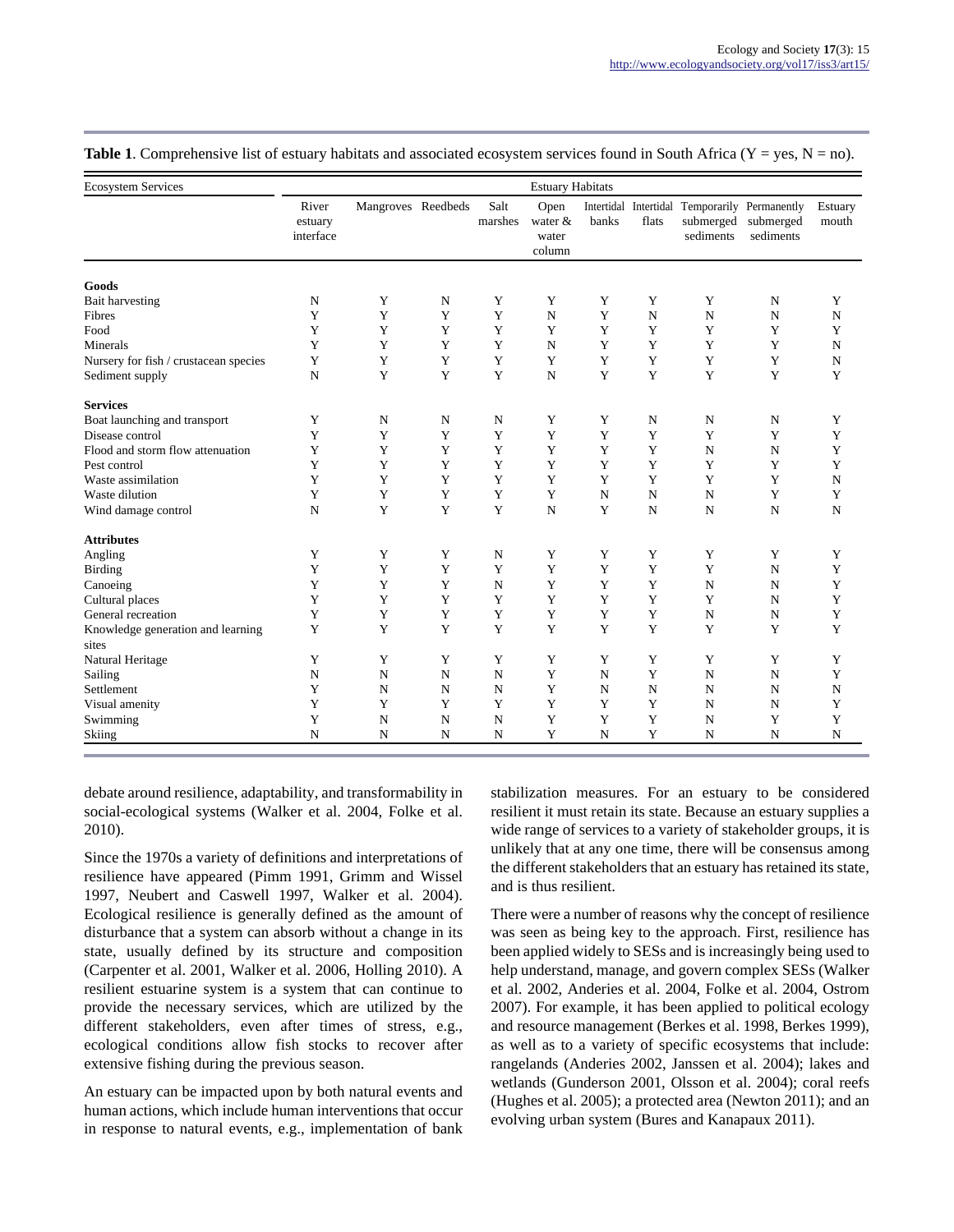**Fig. 1**. Adaptation of the Anderies et al. (2004) conceptual social-ecological system framework showing (i) examples of how it relates to an estuarine system as presented in R. Bowd, N. W. Quinn, D. C. Kotze, D. G. Hay, and M. Mander (*unpublished manuscript*); and (ii) how the toolkit links with the Anderies et al. (2004) framework in which Step 1 - ecosystem services supply and demand assessment; Step 2 - future estuary roles identification; Step 3 - enterprise opportunity identification; Step 4 - enterprise risk assessment.



Second, resilience theory suggests that the major entities of an SES, and the level at which they interact, are identified through approaches that involve constructive communication between experts and stakeholders who understand the SES at different scales and perspectives (Walker et al. 2002, Westley et al. 2002). Third, resilience theory emphasizes the need to consider human adaptability (Gunderson and Holling 2002,

Walker et al. 2006). Human adaptability is the capacity of humans to manage for resilience; indeed collective capacity to manage resilience ultimately determines the future state of the SES (Walker et al. 2004). Human adaptability is therefore key in assessing the resilience of an enterprise and the SES on which an enterprise is dependent. Transformability has been defined as the "capacity to create a fundamentally new system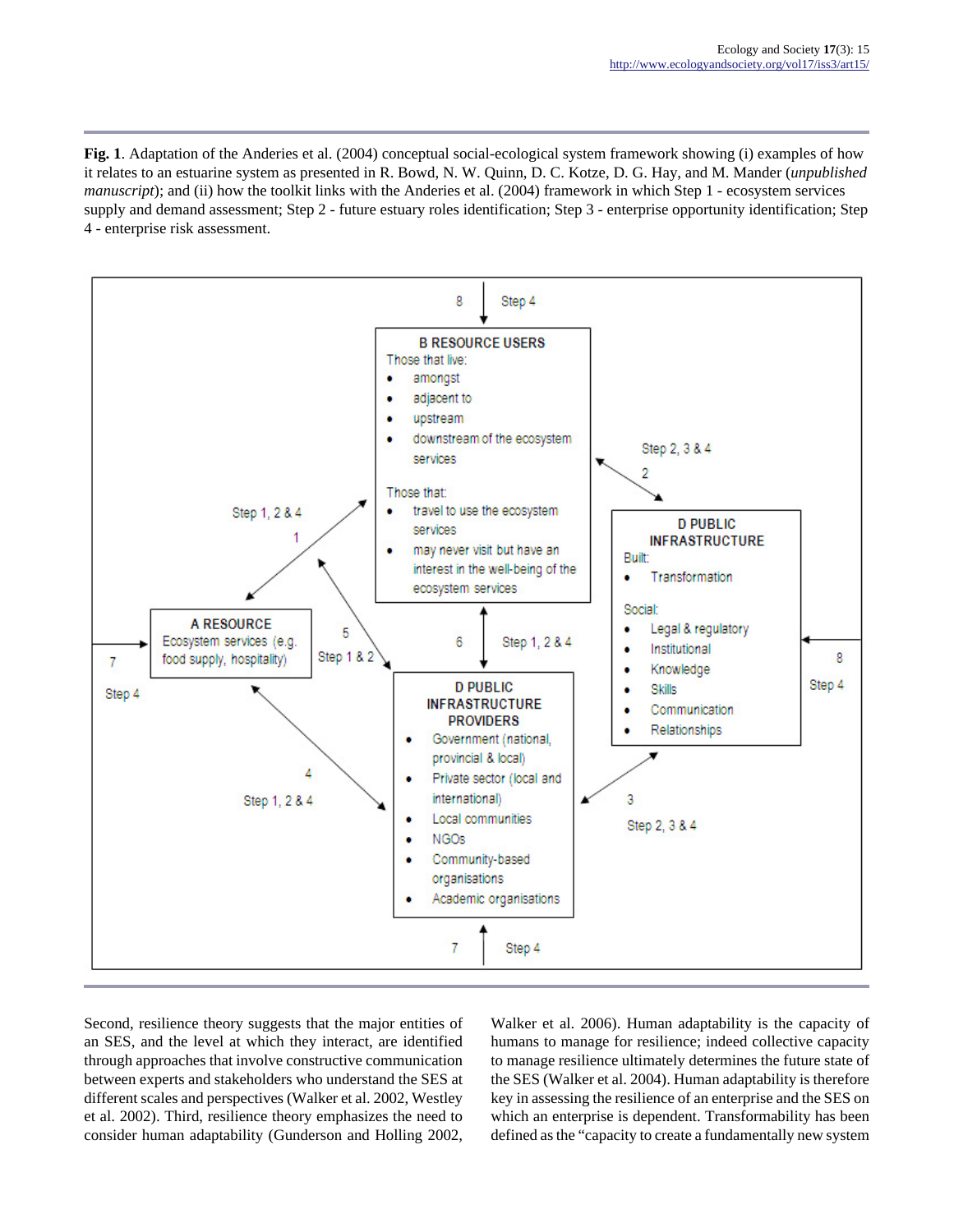| Entities                              | Examples                                          | Potential problems                                           |
|---------------------------------------|---------------------------------------------------|--------------------------------------------------------------|
| A. Resource                           | Water source                                      | Uncertainty                                                  |
|                                       | Fishery                                           | Complexity/uncertainty                                       |
| <b>B.</b> Resource users              | Farmers using irrigation                          | Stealing water, getting a free ride on maintenance           |
|                                       | Fishers harvesting from inshore fishery           | Over harvesting                                              |
| C. Public infrastructure<br>providers | Executive and council of local users' association | Internal conflict or indecision about which polices to adopt |
|                                       | Government bureau                                 | Information loss                                             |
| D. Public infrastructure              | Engineering works                                 | Wear out over time.                                          |
| Institutional rules                   | Memory loss over time, deliberate cheating        |                                                              |
| External environment                  | Weather, economy, political system                | Sudden changes as well as slow changes that are not noticed  |

**Table 2**. Entities involved in social-ecological systems together with examples and potential problems as identified by Anderies et al. (2004).

when ecological, economic, or social (including political) conditions make the existing system untenable" (Walker et al. 2004). This includes "introducing new components and new ways of making a living" that define the nature of the SES (Walker et al. 2004), so the concept is particularly relevant in defining resilient estuary-based enterprises.

#### *An ESF Toolkit for economic empowerment must accommodate complex social-ecological contexts*

Folke et al. (2010) argue that social-ecological resilience is concerned with the interdependence of people and nature, and furthermore that an ability to effect social change is necessary for SES resilience. The implication of this is that not only do we need to understand the present nature of the SES, but also how this SES might adapt or transform in the future. We show how an existing framework can be used to establish these relationships and use them in a process of social learning. Anderies et al. (2004) present a framework for analyzing the robustness of SESs from an institutional perspective. This framework provides a mechanism for disaggregating the entities of a SES and promotes the identification of the relationships between the different entities. The SES is separated into the following four entities (1) the resource, (2) the resource users, (3) public infrastructure, and (4) public infrastructure providers, and considers two types of disturbance, external and internal (Fig. 1). Table 2 provides examples of each of these entities, together with the typical management challenges that characterize them, whereas Table 3 explores the links between each entity and their associated problems. Tables 2 and 3 are taken directly from Anderies et al. (2004). Although the Anderies et al. (2004) approach is based on robustness and not resilience, we do not need to distinguish between the two because we consider robustness and resilience to have the same attributes for the purposes of this study.

# **Developing the ESF Toolkit: structure**

The toolkit comprises four steps that are supported using a preprogrammed Excel worksheet, linked with the four entities of the Anderies et al. (2004) framework (Fig. 1). The Excel worksheet and toolkit manual have been published by the South African Water Research Commission (Bowd et al. 2012).

# *Step 1: ecosystem services supply and demand assessment*

This step requires that the estuary habitats present are confirmed and their functionality assessed. The functionality, and thus health, of an estuary's habitats is directly related to its ability to supply ecosystem services. To identify the estuary habitats, the boundaries of the SES first need to be identified, e.g., areas accessible on foot from the estuary mouth. The functionality of each of the habitats is then calculated, by assessing its condition  $(0 - 3)$ , three being the best condition), size (area given in ha), and prominence of the ecosystem within the landscape  $(0 - 3)$ , three being the most prominent). Although condition and size are the key determinants of service levels, the landscape context is less important and thus only weighted at 10% of the other two scores in the functionality calculation.

Next, the level of supply of the ecosystem services associated with each of the different habitats is scored  $(0 - 3)$ , three being high, 0 being no supply). The scores are given as if the habitats are pristine. The service supply score is then multiplied by the functionality score, to give a relative service supply level for each service. It is recommended that the issue of seasonal variations in the supply of services is raised before scoring commences. It may be assumed that those services that have a high overall supply level are the services that enterprises should be based around.

Whereas the previous is concerned with the supply of services, the next focuses on the potential demand for services. Service demand at the local, downstream, provincial, and national and international levels are estimated. Estimated figures of users are shown as orders of magnitude (e.g. 0, 100, 1000). Following this the users of the services are listed, followed by the dependence of each of the different services being scored between 0 (no impact on welfare) and 3 (critical for welfare).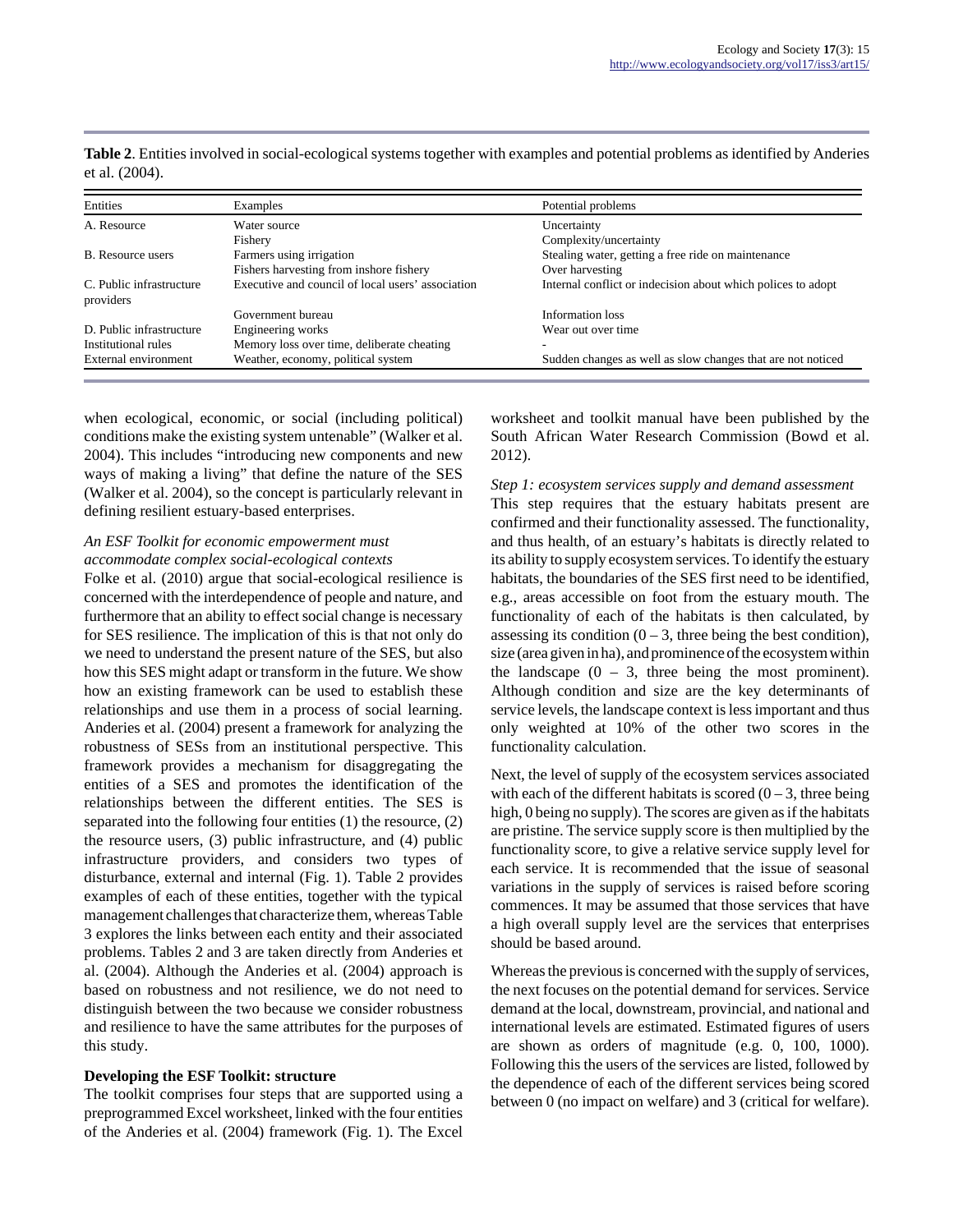| Link                                                                     | Examples                                                                                          | Potential problems                                                                                                                           |
|--------------------------------------------------------------------------|---------------------------------------------------------------------------------------------------|----------------------------------------------------------------------------------------------------------------------------------------------|
| (1) Between resource and resource users                                  | Availability of water at time of need/availability of<br>fish                                     | Too much or too little water/too many uneconomic<br>fish-too many valued fish                                                                |
| (2) Between users and public infrastructure<br>providers                 | Voting for providers<br>Contributing resources<br>Recommending policies                           | Indeterminacy/lack of participation<br>Free riding<br>Rent seeking                                                                           |
| (3) Between public infrastructure providers<br>and public infrastructure | Monitoring performance of providers<br>Building initial physical structure<br>Regular maintenance | Lack of information/free riding<br>Overcapitalization or undercapitalization<br>Disrupting, temporal and spatial patterns of resource<br>use |
| (4) Between public infrastructure and<br>resource                        | Monitoring and enforcing rules<br>Impact of infrastructure on the resource level                  | Cost/corruption<br>Ineffective                                                                                                               |
| (5) Between public infrastructure and<br>resource dynamics               | Impact of infrastructure on the feedback structure of<br>resource-harvest dynamics                | Ineffective, unintended consequences                                                                                                         |
| (6) Between resource users and public<br>infrastructure                  | Coproduction of infrastructure itself, maintenance of<br>works, monitoring and sanctioning        | No incentives/free riding                                                                                                                    |
| (7) External forces on resource and<br>infrastructure                    | Severe weather, earthquake, landslide, new roads                                                  | Destroys resource and infrastructure                                                                                                         |
| (8) External forces on social actors                                     | Major changes in political system, migration,<br>commodity prices, and regulation                 | Conflict, uncertainty, migration, greatly increased<br>demand                                                                                |

**Table 3**. Links between the different entities within social-ecological systems, together with examples and potential problems as defined by Anderies et al. (2004).

As the toolkit is presented in a preprogrammed Excel worksheet, the following information is automatically calculated for each service: total supply score, total number of beneficiaries, average dependency, total demand summary, and combined total score. These data are then consolidated for use in Step 2.

#### *Step 2: future estuary roles identification*

The endpoint of the previous step is a ranking, in order of priority, of services that currently have high supply and low demand at a local, downstream, provincial, and national and international level. Using the knowledge and common understanding of the status quo gained though implementing Step 1, the desired roles for the estuary and possible conflicting uses, at local, downstream, provincial, and national and international levels, are then determined through discussion. Where supply is low, either intrinsically or because of poor ecological condition, but demand is high should be identified because this could indicate potential management actions that in themselves could represent enterprises, e.g., restoration.

#### *Step 3: enterprise opportunity identification*

The worksheet associated with this step provides space to document discussions around current and desired roles of the estuary, and possible conflicting uses. The worksheet provides different types of service use and possible estuary management categories to assist with identifying possible enterprise opportunities.

# *Step 4: enterprise risk assessment*

This step is supported by two worksheets and is conducted for each enterprise. This step consists of a variety of questions that demonstrate the nature of possible relationships that may operate among the four entities of a SES (as identified by Anderies et al. 2004). Also included in this matrix are the external biophysical, social, and economic forces that may generate perturbations in a SES. The questions are based on those compiled by R. Bowd, N. W. Quinn, D. C. Kotze, D. G. Hay, and M. Mander (*unpublished manuscript*) who used the Anderies et al. (2004) framework to develop an analytical framework for understanding complex SES when conducting Environmental Impact Assessments in South Africa (Table 4).

The first worksheet requires that the severity and likelihood of each risk is scored (0-3, three being very severe). A risk with a high severity of impact and a high likelihood of occurrence is considered to pose a major risk to enterprise resilience. The severity and likelihood scores are then summed to provide a semiquantitative value for each risk.

The second worksheet automatically ranks the risks according to the magnitude of risks identified previously. Once ranked, the priority risks are then assessed and mitigating actions identified and noted. If severe risks cannot be mitigated, then the proposed enterprise has a strong possibility of failure.

# **TESTING THE TOOLKIT**

As recommended by Pickett et al. (1999), Scheffer et al. (2000), Anderies et al. (2006), and Sturtevant et al. (2007), a multidisciplinary team was involved in developing and testing the approach, including ecological, economic, and social scientists. Criteria 2 and 4 encourage the involvement of a diverse team. The opinions from the different disciplines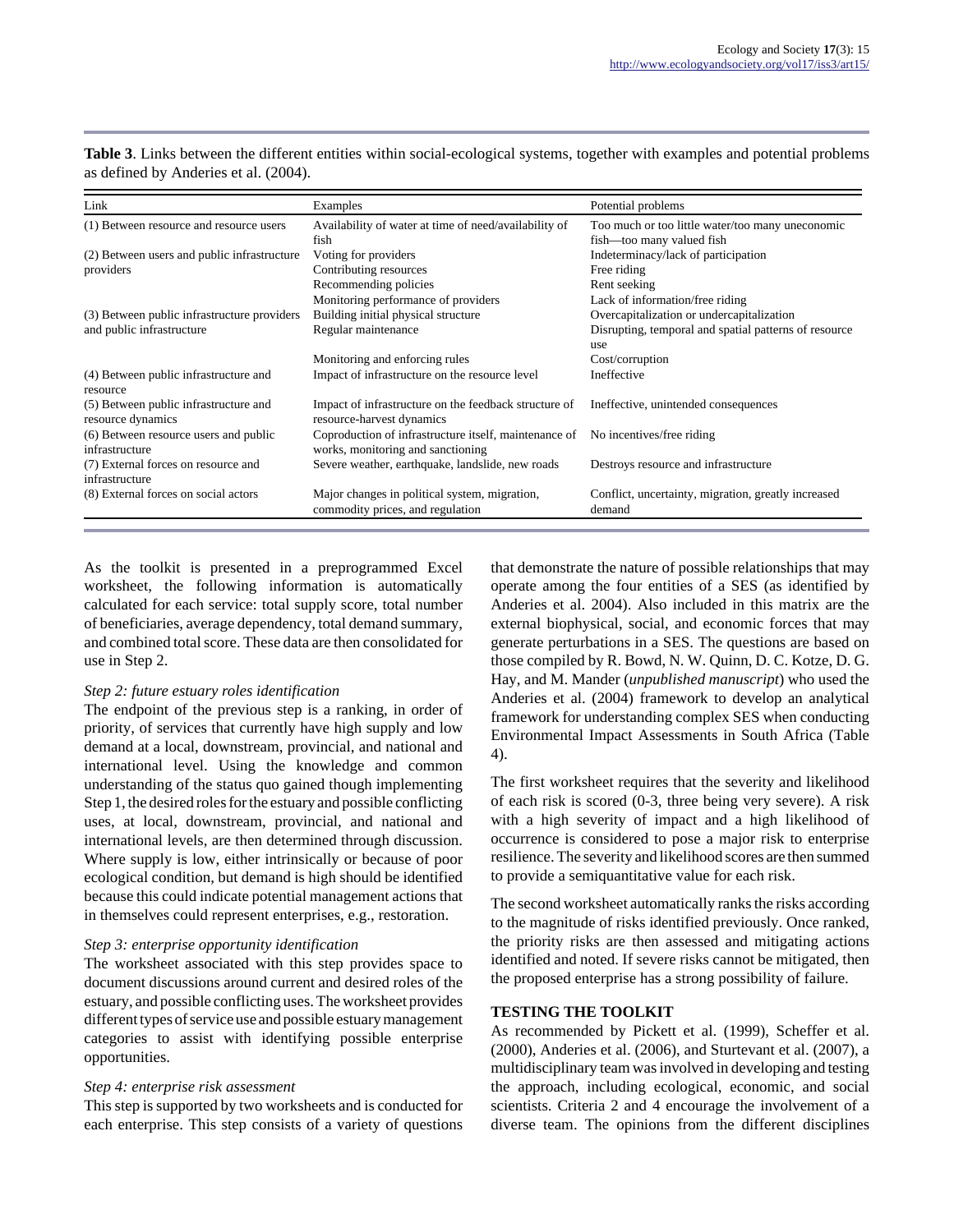#### **Table 4**. Risk Assessment (source: Bowd et al. 2012).

| Relationships                                                                                                                                                                                                    | Nature of the risk                                                                         |
|------------------------------------------------------------------------------------------------------------------------------------------------------------------------------------------------------------------|--------------------------------------------------------------------------------------------|
| <b>Relationship between resources users</b>                                                                                                                                                                      |                                                                                            |
| Could some resource users deplete the resource and are they reliant on the resource, thus making it<br>difficult to change patterns of use?                                                                      | Resource depletion                                                                         |
| Are there current conflicts between and/or within the different user groups?                                                                                                                                     | Inability to manage excessive resource<br>utilization                                      |
| Is the resource and its available services located within a clearly defined spatial boundary that can<br>exclude users without legal rights?                                                                     | Cannot enforce the right of exclusive use by<br>owners                                     |
| Are the people with rights to resource use a clearly defined group separate to those without rights of<br>resource use?                                                                                          | Cannot enforce the right of exclusive use by<br>owners                                     |
| Does everybody in the community with user rights participate in the resource use?                                                                                                                                | Unequal incentives for community to manage<br>the resource                                 |
| Are there good relationships between all the users who have a right of use?                                                                                                                                      | Prohibitive transaction costs in establishing<br>resource management                       |
| The infrastructure, economic, social, and institutional assets available                                                                                                                                         |                                                                                            |
| To what extent is the built infrastructure developed and maintained?                                                                                                                                             | Poor quality infrastructure can limit access                                               |
| Considering current infrastructure, is user safety secure all year round?                                                                                                                                        | Threat to personal security                                                                |
| Does the built infrastructure meet current demand for access (the type, size, and quality of<br>infrastructure)?                                                                                                 | Unsatisfactory access to the site                                                          |
| What are the levels of skills (education, knowledge, communication, hospitality) among the resource<br>users?                                                                                                    | Inadequate skills to anticipate and resolve<br>problems                                    |
| What are the levels of skills (education, knowledge, communication, hospitality) among the resource<br>managers/government?                                                                                      | Inadequate skills to anticipate and resolve<br>problems                                    |
| How adaptable are the resource users to (i) changes in the availability of the resource; (ii) changes in<br>demand; (iii) pursuing other activities to sustain livelihoods, etc.?                                | Poor adaptability to change                                                                |
| What rules of law (local, provincial, national, international) are applicable to the resource users?                                                                                                             | Partial application of laws                                                                |
| To what extent are these rules of law enforced?                                                                                                                                                                  | Uncertainty for investors and users regarding<br>their investments                         |
| To what degree are cellular, telephone, email, and fax facilities available to the resource users; and to<br>what degree are these facilities necessary?                                                         | Poor communications - no access to market                                                  |
| <b>Resources for management</b>                                                                                                                                                                                  |                                                                                            |
| To what degree is government contributing to the management of resource users with regard to: (i) the<br>resource; (ii) research; (iii) infrastructure; (iv) skills/knowledge; (v) security; (vi) communication? | Public services not being supplied to<br>management - with risks to resource depletion     |
| <b>Impact of infrastructure on resource levels</b>                                                                                                                                                               |                                                                                            |
| What are the impacts of (i) knowledge/skills; (ii) infrastructure; (iii) security/governance; and (vi)<br>communication on the resource?                                                                         | Depleted resources                                                                         |
| <b>Policy implications</b>                                                                                                                                                                                       |                                                                                            |
| What policies are applicable to the resource users and what implications do these policies have on the<br>resource users?                                                                                        | Lack of investors                                                                          |
| To what extent do these policies give (i) adequate protection to the resource; (ii) give adequate security,<br>i.e., access, availability, of the resource to the resource users?                                | Diminished access to resources                                                             |
| <b>Integrated implementation of developments</b>                                                                                                                                                                 |                                                                                            |
| Are there conflicts between government actions and/or government infrastructure?<br>Monitoring the state of the asset                                                                                            | Reduced or limited access to enterprise inputs                                             |
| To what extent is the state of the resource monitored and who is responsible for this monitoring?                                                                                                                | Inadequate knowledge for effective resource<br>management                                  |
| Is there evidence of monitoring, and if so to what extent, are the findings of any monitoring efforts used<br>to evaluate management, and thus influence future actions (adaptive management)?                   | Management is not responsive to changes                                                    |
| <b>Comanagement of built or natural assets</b>                                                                                                                                                                   |                                                                                            |
| How adequate is the cooperation between the resource users and government to manage the (i) built                                                                                                                | Poor operating environment for enterprise -                                                |
| environment; (ii) social/cultural environment; (iii) natural environment?<br>Can upstream resource users, who may influence the ecosystem functioning, and therefore the supply                                  | heightened uncertainty for entrepreneurs<br>Asset can be run-down - with diminish services |
| levels of services, be excluded or influenced?                                                                                                                                                                   | availability                                                                               |
| Capacity and competency to implement policy                                                                                                                                                                      |                                                                                            |
| What policies are applicable to public and private infrastructure and to what degree are these policies<br>implemented?                                                                                          | No support for enterprises from government                                                 |
| <b>Intergovernment communication</b>                                                                                                                                                                             |                                                                                            |
| Is there sufficient communication between different government tiers and departments?                                                                                                                            | High costs to do business                                                                  |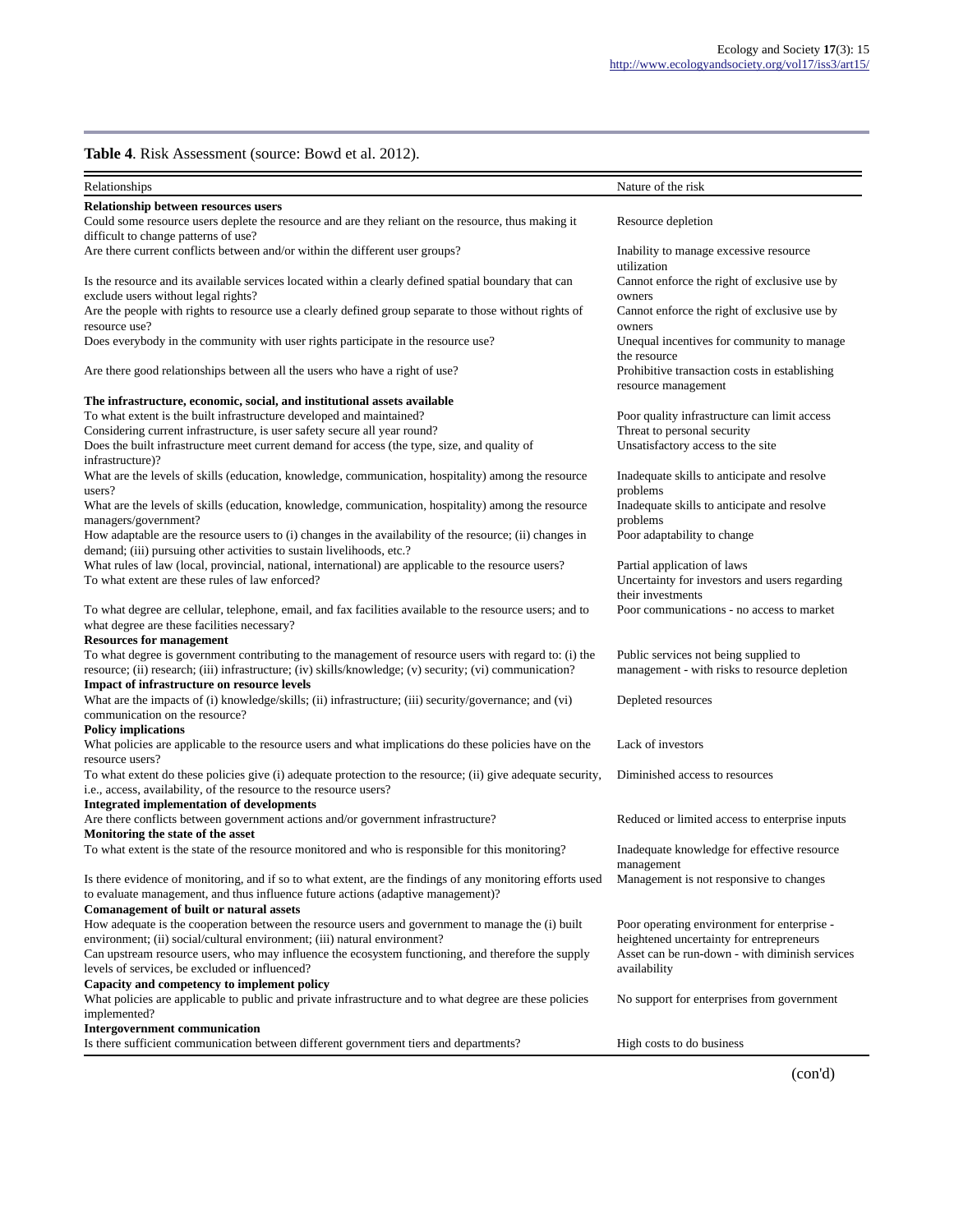| Droughts, floods, changes in supply of resource services                                                               |                                                   |
|------------------------------------------------------------------------------------------------------------------------|---------------------------------------------------|
| What is the nature of severe biophysical impacts on the resource and what is the significance and                      | Inability to supply services demanded             |
| frequency of these impacts?                                                                                            |                                                   |
| <b>Disregard for resource fluctuations</b>                                                                             |                                                   |
| To what degree do resource users plan for fluctuations, and is this planning adequate?                                 | Insufficient revenue to cover costs               |
| Droughts, floods, wash-aways, destroyed communications                                                                 |                                                   |
| To what degree do external shocks damage public infrastructure with regards to: knowledge, skills, aids,               | Prevention of clients accessing the enterprise    |
| natural disasters, over exploitation of resource, establishment or nonmaintenance of infrastructure,<br>communication? | site or threats to user safety                    |
| To what degree are these external shocks managed/prepared for, <i>i.e.</i> , insurance, forward planning?              | Insufficient revenue to cover costs               |
| Poverty and affluence - over use and exclusion                                                                         |                                                   |
| To what extent does poverty and/or affluence influence/affect overuse and exclusion of the resource?                   | Asset can be run-down, diminish services          |
| Can one user group's actions reduce the levels of services available to a different user group?                        | Asset can be run-down, diminish services          |
| Do high transaction costs exclude key stakeholders from the decision making process?                                   | Unequal incentives to manage the resource         |
| Conflict, crime, uncertainty, changes in demand                                                                        |                                                   |
| Are there social and economic forces, such as conflict, crime (internal and external), and interest rates              | Reduced numbers of clients                        |
| which can limit the demand by the resource users?                                                                      |                                                   |
| Have the rules of resource use and benefit sharing been understood and agreed to by all people who have                | Effort can be unrewarded - abandonment of         |
| rights of use before use commences?                                                                                    | enterprise                                        |
| <b>Increased use pressures</b>                                                                                         |                                                   |
| Are there external social and economic forces, e.g., water provision, housing, creating pressure on                    | Asset can be run-down, diminish services          |
| available infrastructure that impacts on natural resource-based enterprises?                                           |                                                   |
| <b>Effectiveness of governance</b>                                                                                     |                                                   |
| Does government have capacity/skills to cope with social and economic shocks to resource linked assets                 | Prevention of clients accessing the enterprise or |
| (resource, access, infrastructure)?                                                                                    | threat to personal safety or security             |
| Are the rules of access and management duties well understood by all resource users?                                   | Asset can be run-down, diminish services          |
|                                                                                                                        |                                                   |

helped gain a comprehensive and common understanding of the different ecosystem services, and different aspects of the SES.

Criterion 1 highlights the importance of a participative approach, and as such the toolkit is primarily based on stakeholder engagement. Leemans (2000) identified stakeholder groups at a number of different levels. For the implementing and testing phase we adopted the following:

- Individual, family, and municipal stakeholders were grouped as 'local level' stakeholders; knowledge from this group is considered invaluable when obtaining a sound understandings of the dynamics of a SES (Olsson et al. 2004);
- A downstream level of stakeholder was introduced; this group refers to those who utilize services that could be negatively affected by activities upstream. This group is likely to be individuals and families, however in some instances it may include international, national, provincial, and municipal level stakeholders;
- Provincial and national level stakeholders, including government departments, e.g., National Department of Environmental Affairs;
- International level stakeholders, including international conservation nongovernmental organizations, e.g., World Wildlife Fund.

Walker (1992) believed that the greater the diversity of stakeholders involved in a process, the greater the chance of

understanding the resilience of a system. This mix of stakeholder groups comprises the social component of the SES, and thus contributes to addressing criteria 3 and 4.

The toolkit was applied at Umngazi over two 2-day workshops, and at Tyolomnqa over one 2-day workshop. A full suite of stakeholders were identified through discussions with key stakeholders in the relevant areas, i.e., government departments, established enterprise owners, and review of estuary-related reports commissioned by the South African Water Research Commission. The identified stakeholders were personally invited to the workshop by phone, post, or email. At both study sites a wide variety of stakeholders attended and actively participated in the workshops (Table 5).

At each study site the first step was to define the boundaries of the SES. This helped gain a collective understanding of the SES among the different stakeholders (and helped address criterion 4). This was done by the stakeholders visiting the estuarine system and then continuing on to discuss the success and failure of past and present estuary-based enterprises, possible reasons for this success or failure, the supply and demand of the estuary services, and potential enterprise opportunities. Site visits facilitated a greater understanding of the system being considered, and promoted a shared understanding of the different ecosystem services provided by the estuary (Deconchat et al. 2007). The site visit and discussions contributed to addressing criterion 2.

Following the site visits, workshops for the stakeholders were held where the project team methodically introduced and applied the toolkit. Although the toolkit provided structured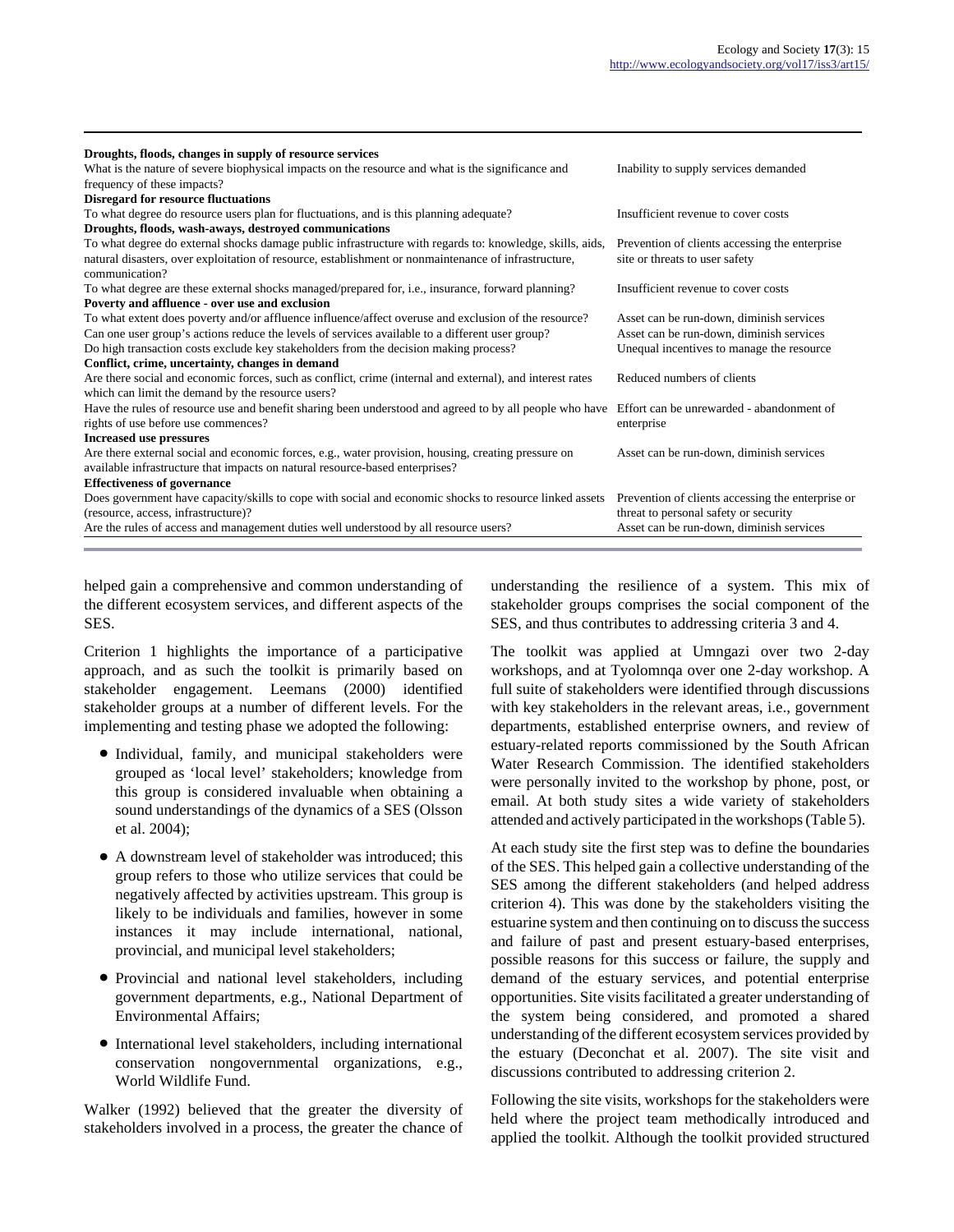|                                                                                                                                                                          |                                                                                                                                                                                                                                                                                 | Umngazi Estuary                                                                                                                              | Tyolomnqa Estuary                                                                                                                                                                                                                                  |                                                                                                                                                                                                                                                                                          |  |  |
|--------------------------------------------------------------------------------------------------------------------------------------------------------------------------|---------------------------------------------------------------------------------------------------------------------------------------------------------------------------------------------------------------------------------------------------------------------------------|----------------------------------------------------------------------------------------------------------------------------------------------|----------------------------------------------------------------------------------------------------------------------------------------------------------------------------------------------------------------------------------------------------|------------------------------------------------------------------------------------------------------------------------------------------------------------------------------------------------------------------------------------------------------------------------------------------|--|--|
| Representatives present:<br>National government<br>Provincial government<br>Local government<br>Private business interests<br>Nongovernmental organizations              | Yes National Environmental Department<br>Provincial Development Agency<br>Yes<br><b>Local Municipality</b><br>Yes<br>Hotel representative, horse trail guide<br>Yes<br>N/A<br>No                                                                                                |                                                                                                                                              | N/A<br>No.<br><b>Provincial Conservation Department</b><br>Yes<br>Local Municipality<br>Yes<br>N/A<br>No<br>Yes Wildlife and Environmental Society of South<br>Africa                                                                              |                                                                                                                                                                                                                                                                                          |  |  |
| Community representatives<br>Tribal authorities<br>Research/academic institutions                                                                                        | Yes Umngazi Community<br>N/A<br>No<br>Two South African Universities, Water<br>Yes<br><b>Research Commission</b>                                                                                                                                                                |                                                                                                                                              | Yes Tyolomnqa Community<br>$N/A$ $N/A$<br>Yes South African University, Water Research<br>Commission                                                                                                                                               |                                                                                                                                                                                                                                                                                          |  |  |
| Step 1: Possible estuary-based enterprises<br>(where there is high supply and low<br>demand, low supply and high demand, or<br>high supply and high demand for services) | Bird watching, Block making, Restaurant, Bee<br>keeping, Crayfish factory, Sand mining, Craft<br>production, Horse trails, Canoe trails,<br>Village accommodation (as part of a destination<br>package),<br>Labor intensive government funded estuary<br>rehabilitation program |                                                                                                                                              | Seaweed harvesting, Residential settlements, Fishing,<br>Boating, Canoeing (races and recreational), Wilderness<br>camp, Brick making, 4X4 trails                                                                                                  |                                                                                                                                                                                                                                                                                          |  |  |
| Steps 2 and 3: Priority enterprises<br>determined through discussion on current,<br>desired and conflicting roles                                                        | Canoe trails, Horse trails, Village-based tourist<br>estuary rehabilitation program                                                                                                                                                                                             | accommodation, Labor intensive government funded                                                                                             | Boating, 4X4 trails, Wilderness camp                                                                                                                                                                                                               |                                                                                                                                                                                                                                                                                          |  |  |
| Step 4: Chosen enterprise for risk<br>assessment                                                                                                                         | Village-based tourist accommodation                                                                                                                                                                                                                                             |                                                                                                                                              | Wilderness Camp                                                                                                                                                                                                                                    |                                                                                                                                                                                                                                                                                          |  |  |
|                                                                                                                                                                          | Main risks                                                                                                                                                                                                                                                                      | Mitigation                                                                                                                                   | Main risks                                                                                                                                                                                                                                         | Mitigation                                                                                                                                                                                                                                                                               |  |  |
|                                                                                                                                                                          | Communication<br>difficulties                                                                                                                                                                                                                                                   | Establish internet<br>linkages with the nearby<br>established hotel                                                                          | Intensity of users is<br>controlled by provincial<br>and national government<br>departments that lack<br>regulating capacity                                                                                                                       | Improve regulatory<br>capacity of provincial and<br>national government<br>departments. However this<br>is unlikely to occur in the<br>short term                                                                                                                                        |  |  |
|                                                                                                                                                                          | Because tourists like<br>being close to the beach,<br>communities located<br>inland are less likely to<br>benefit from tourists                                                                                                                                                 | Sell a package that<br>includes visiting the<br>beach                                                                                        | Poor legislation<br>implementation has<br>resulted in poor water<br>quality standards because<br>of informal settlements<br>being located near the<br>estuary, and the nearby<br>waste water treatment<br>works not being<br>adequately maintained | Improve maintenance of<br>waste water treatment<br>works and establish formal<br>sanitation for the informal<br>settlements. However,<br>limited funds are available                                                                                                                     |  |  |
|                                                                                                                                                                          | Declining quality of<br>attractions due to sand<br>mining                                                                                                                                                                                                                       | Improve community<br>awareness of the<br>importance of a healthy<br>ecosystem, and the long-<br>term consequences if<br>sand mining continue | Access to the estuary is<br>limited and security is<br>poor<br>Approximately 50% of<br>the river has been<br>transformed and as a<br>result bank stabilization<br>for development has<br>caused habitat<br>destruction                             | Remove illegal fencing<br>along the estuary and<br>improve security presence.<br>However, limited funds are<br>available for these<br>operations<br>Municipality to take back<br>control of the banks and<br>rehabilitate. However.<br>limited funds are available<br>for this operation |  |  |

**Table 5**. Concise results from testing the toolkit at Umngazi estuary and the Tyolomnqa estuary workshops.

questions, discussions around the different questions and between the different stakeholders were encouraged to gain a greater understanding of the SES, and especially to enable different stakeholders to understand each other's perspective. This helped address criteria 1, 2, and 4.

In an effort to promote inclusivity at the workshops, when one stakeholder group dominated a response the facilitator would directly ask the other stakeholder groups whether or not they agreed with the dominant stakeholder group's viewpoint. This promoted discussion, ensured all participated, and helped gain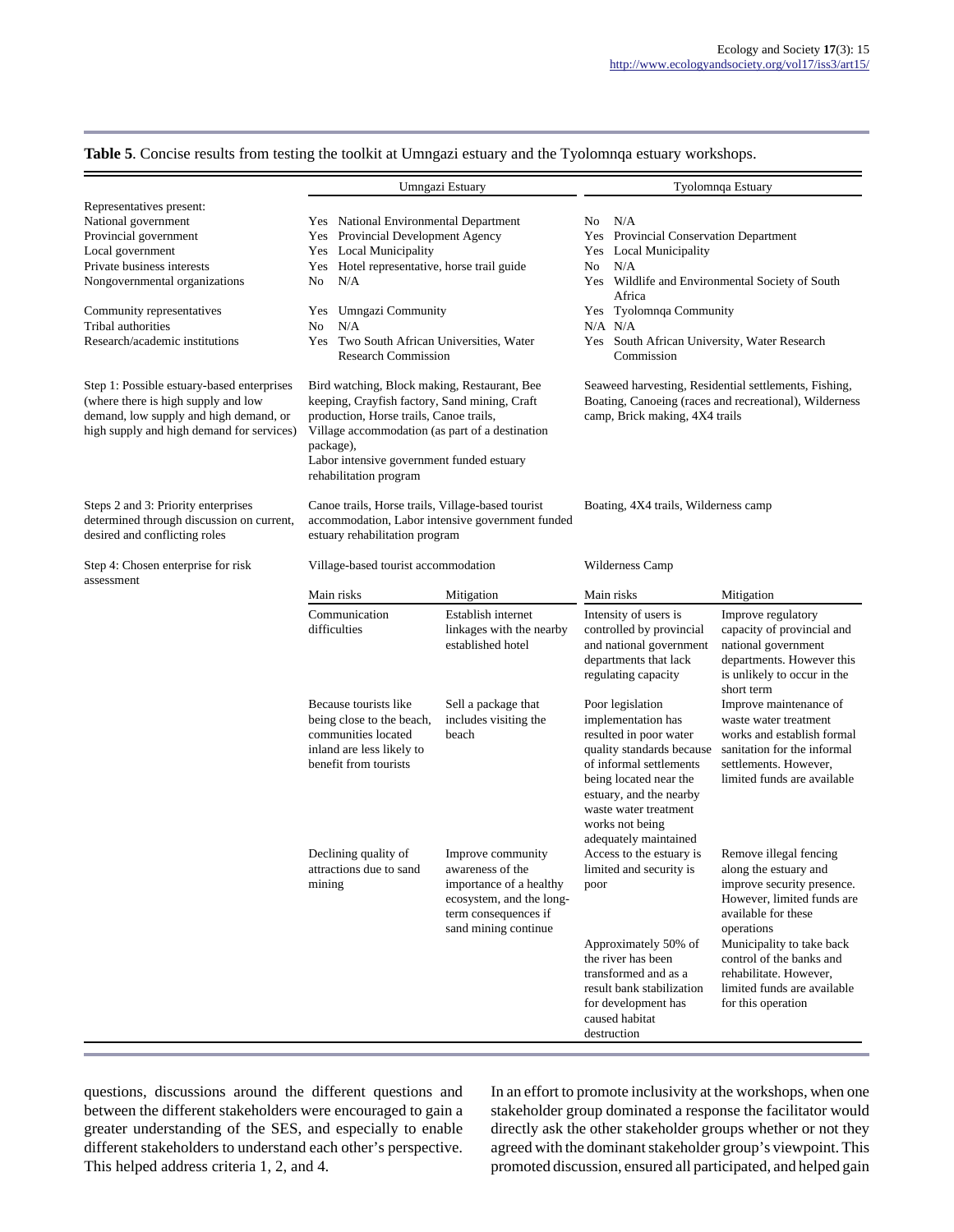a shared understanding of a situation. At both sites the provincial level planning authorities were generally more dominant and enthusiastic in comparison to other stakeholders. At Umngazi the provincial level authorities showed a keen interest in the indigenous knowledge communicated by the local community, and frequently asked for the community to expand on information when they did not initially grasp what was being said.

Step 1 of the toolkit, which took place at the beginning of the workshops and forced the stakeholders to work together to collectively ascribe scores, significantly contributed to the positive interactions that were observed between the stakeholders for the duration of the workshop. These good relations were most valued when populating the risk assessment and potentially sensitive issues needed to be discussed, e.g., the local community at Umngazi had to explain that there was a lack of service delivery from local government.

Although some discussions were very technical and difficult for all to understand, e.g., at Umngazi the community members struggled with understanding data presented by a university student researching estuarine benthic organisms, this lack of understanding did not cause resentment, but was in fact a source of amusement for all when scientific information was explained, which helped connect the stakeholders. At Umngazi this positive response to knowledge sharing was confirmed when after the workshop the community told the facilitator that the toolkit had "opened their eyes to the importance of the estuary, how it worked, and the opportunities it held."

Through implementing Step 1 at the Umngazi estuary, a total of 12 possible estuary-based enterprises were identified. Through implementing the subsequent steps, four were identified as priority enterprises (Table 5). The village-based tourist accommodation, as part of a destination package, was selected for the risk assessment because the consensus of the stakeholders was that this enterprise would benefit a greater proportion of the community compared with the canoe and horse trails. In addition, the success of the accommodation enterprise predominantly rested with the community and the management of the well-established and successful hotel, thus its success was semicontrolled by the stakeholders. Although an estuary rehabilitation program (labor intensive alien plant removal), which the provincial level planning authorities were initially favoring, has the potential to result in a larger cash injection into the community in the short-term, similar programs have been established in the area and, because of inconsistent implementation, the community was wary of these types of enterprises. Although a number of risks were identified for the accommodation, possible actions to reduce these risks were provided (Table 5).

Through implementing Step 1 at the Tyolomnqa estuary, a total of eight possible estuary-based enterprises were identified. In working through the remaining steps there was consensus between the stakeholders that a wilderness camp would be used in Step 4 (Table 5). A wilderness camp at Tyolomnqa had previously failed, and the attendees were keen to know the reason for its failure, and if any mitigation measures could be implemented to improve its chances of survival if it was resuscitated.

It was concluded that the identified risks were of a magnitude that could not be mitigated or easily controlled without a combination of improved regulatory capacity and the sourcing of alternative nonmunicipal funds. Because the potential for implementing these two mitigation measures could not be accurately assessed with only those in attendance, the wilderness camp was not pursued further.

When the risk assessment concludes that an enterprise does not show potential resilience, the risk assessment can be repeated to assess an alternative enterprise. However, in this instance the identified risks at Tyolomnqa, which includes a lack of regulating capacity, poor water quality standards, habitat destruction, limited access, and poor security, are likely to affect the supply of the services on which any estuary enterprise is based. The risk assessment highlighted to the provincial planning authority representatives at the workshop, that to give an estuary-based enterprise the greatest chance of survival, some or all of the identified risks should be addressed before any new enterprise is pursued.

The provincial planning authority at Tyolomnqa could see value in the approach and in reflecting on a potential wider application. They were of the opinion that the toolkit could be:

- run for each estuary in the province to compare and highlight which estuaries offer the highest service levels, and thus where development should be focused;
- used to match activities to the most appropriate estuary, because implementing the toolkit effectively revealed how different activities were matched to the estuary;
- used to guide policy making and demonstrate the need for compliance because the implementation of the toolkit highlighted specific policy needs for the estuary, e.g., development control, and where the greatest specific needs were for compliance, e.g., water quality.

At both sites the use of numerical values as relative measures in the toolkit helped to objectively select which enterprises should be selected for the risk assessment, because the scores were ascribed with consensus from the stakeholders in attendance. Having a broad scope of enterprises that need to be scored helped prevent the stakeholders getting fixated on one particular enterprise. In addition, numerical illustration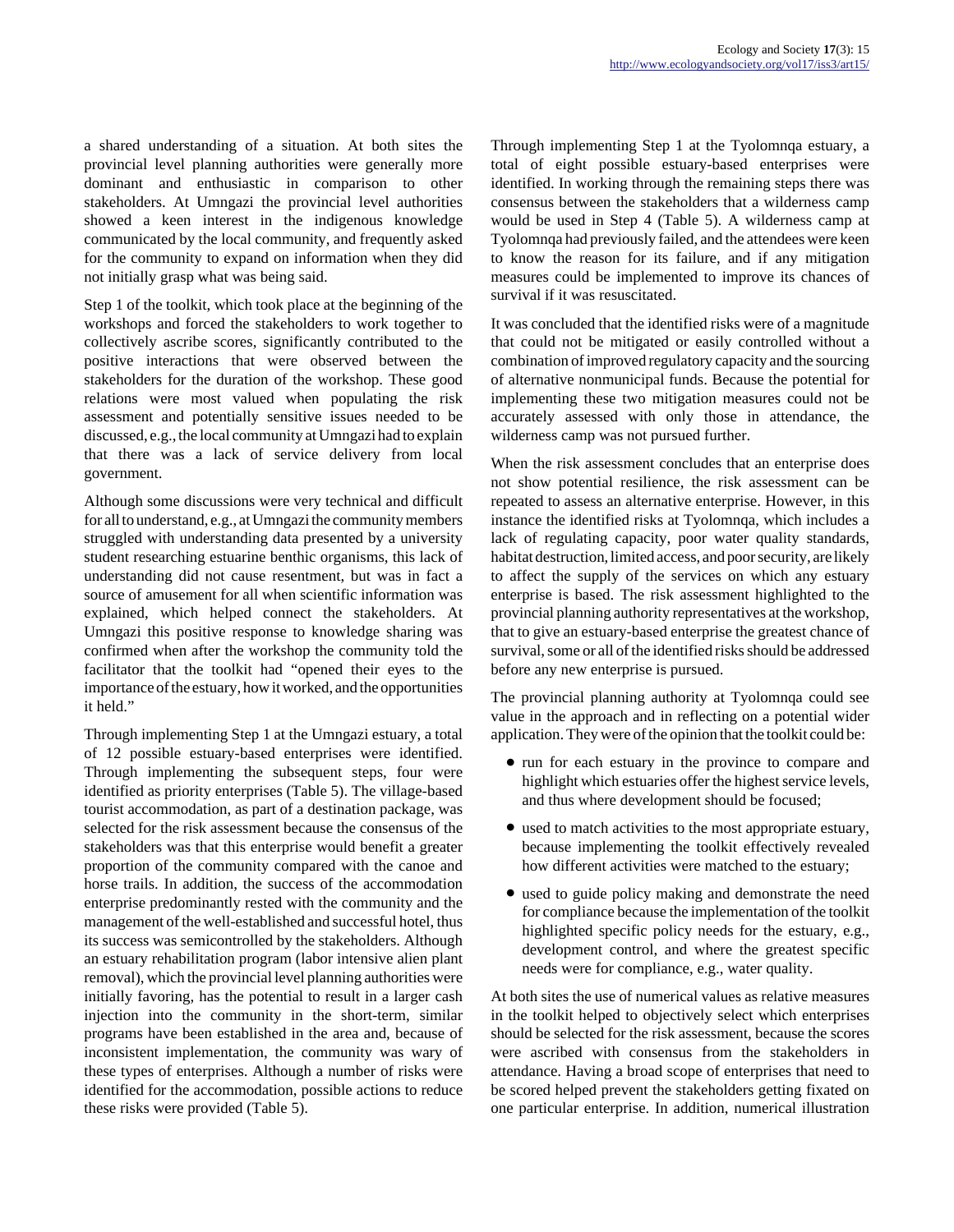steered discussions toward obtaining relevant qualitative data, thus time was not lost on irrelevant discussions.

In summary, the workshops identified that there are significant opportunities for the establishment of estuary-based enterprises that could act as catalysts for economic empowerment. However, currently the public service infrastructure providers, primarily local government, are either unwilling or unable to provide the necessary support required to improve the likelihood of an estuary-based enterprise being resilient. It is here where the major risks lie.

The purpose of the toolkit is to help identify potential resilient enterprises. Although all four steps within the toolkit contribute to identifying potential resilient enterprises, it is Step 4 (risk assessment) where the resilience of an enterprise is gauged. Thus the implementation of the risk assessment contributed toward addressing criterion 3.

#### **DISCUSSION**

In this section we consider application of the toolkit in view of the four criteria in Turner and Daily's (2008) critique.

# *An ESF Toolkit for economic empowerment must be participative*

The first constraint identified by Turner and Daily (2008) was that of information failure. The toolkit addresses this constraint because it is participant-focused and promotes direct communication between the different stakeholders, some of whom are decision makers. The toolkit combines both a generic top-down scientific approach, because the preprogrammed worksheet and risk assessment are founded on theory and scientific knowledge, with a case-specific bottom-up approach, which is obtained through a diversity of stakeholders actively engaging in discussion and reaching consensus on the scoring of the supply and demand of ecosystems services at a site-specific level. A facilitator is required to collate, interpret, and concisely present the information from the workshops, but this nevertheless represents a process aimed at bringing indigenous knowledge and science together to foster social-ecological system resilience (Bohensky and Maru 2011).

This extent of dialogue clearly results in better decisions being made. For example, at the Umngazi study site, the results of implementing the ESF Framework indicated that an estuary rehabilitation program would have created greater economic advantages compared with the community-based accommodation. However the community was strongly against this type of enterprise because similar initiatives had failed in the past. It is likely that without the participation of the community and the testing of the toolkit, decision makers would have pursued the estuary rehabilitation program. Based on the negative reactions of the community, it is likely that this enterprise would not have been supported.

Through applying the toolkit a number of participatory lessons were learned. These lessons have been tabulated and have been grouped into (i) facilitator; (ii) stakeholder; and (iii) workshop procedure lessons (Table 6). Bohensky and Maru (2011) have recently reviewed the challenges and achievements in bringing indigenous knowledge and science together and a number of key lessons presented in Table 2 of Bohensky and Maru (2011) could also assist the facilitator with implementing the toolkit in the future.

# *An ESF Toolkit for economic empowerment must provide detailed information on ecosystem services*

The toolkit provides a systematic process for obtaining both qualitative and semiquantitative information, and a shared understanding of the way in which stakeholders benefit from ecosystem services. At Umngazi this mutual understanding is likely to help improve the resilience of the community-based accommodation enterprise because the stakeholders understood why this particular enterprise had been chosen and what services were required for it to be successful. It is likely that with the depth of understanding gained through implementing the toolkit, those in decision making positions, e.g., government officials, will help to ensure the protection of the ecosystems on which the community-based accommodation is reliant, e.g., basic infrastructure to service the accommodation, electricity, water, access road.

The second constraint identified by Turner and Daily (2008) was that of institutional failure. Before the workshop at the Tyolomnqa estuary, the provincial planning authority was of the opinion that there were likely to be many estuary-based enterprise opportunities because of the estuary being utilized for a wide range of activities and by a relatively high number of people. However, the risk assessment highlighted a wide range of constraints of which the provincial planning authority was previously unaware. This emphasizes the value of the toolkit in promoting discussion based on structured consideration of ecosystem services.

The third constraint identified by Turner and Daily (2008) was that of market failure. Although there is neither a universal currency to value the services provided by the estuary, nor quantification of services in currency terms, the use of relative scoring allowed services to be given nominal values to facilitate comparisons to be made.

#### *An ESF Toolkit for economic empowerment must consider resilience*

The collated data on the supply and demand of the ecosystem services highlighted to all stakeholders at both study sites that the estuary is a common pool that is utilized by many. Because the toolkit promotes a shared understanding of the resource and of resource users, enterprises that do not affect or have limited impact on the availability of the services used by other resource users, and vice versa, were identifiable. This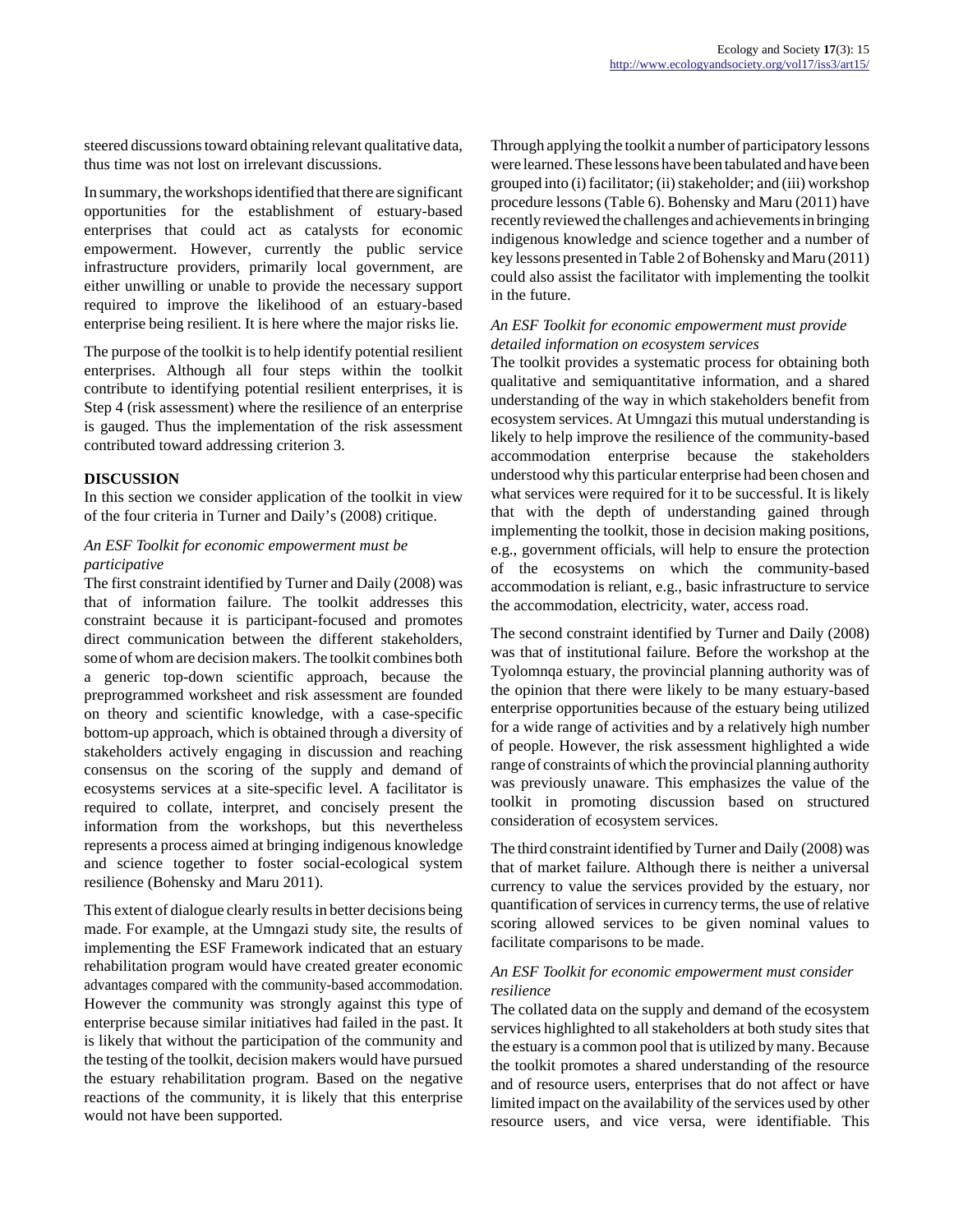#### **Table 6**. Participatory lessons learned from applying the toolkit.

Lessons for facilitators

- Because application of the toolkit can take considerable time, facilitators must be able to stimulate communication between stakeholders and keep discussion strategic. Because implementing the toolkit is intellectually demanding for both facilitators and stakeholders, short sessions and long breaks are recommended.
- Because of a variety of stakeholders participating in the toolkit, it is beneficial for facilitators to have previous experience with implementing participatory tools and communication methods with a range of stakeholder type (Bradshaw and Bekoff 2001, Kinzig 2001).
- Because one type of enterprise may be beneficial to one group of stakeholders but detrimental to another, e.g., the establishment of village-based accommodation will benefit some community members, however the hotel may lose bed nights, facilitators must take into consideration possible hidden agendas, e.g., economic interests (Kenney 1999).
- Some stakeholders dominate discussions more than others. Thus, facilitators should be aware of personal characteristics of the different stakeholders, because these can have a significant influence on the information that populates the toolkit (Jakobsen et al. 2004, Lyman et al. 2007).
- Having a wide variety of stakeholders participating, e.g., National Government, community hiking guides, can result in an imbalance of power among the stakeholders (McCloskey 1996, Lyman et al. 2007). Only facilitators can address this issue, because the tools by themselves are not able to (Lyman et al. 2007). One method to combat this bias is to introduce quality control methods, such as cross-checking by asking the same questions in a multiple of ways (Lyman et al. 2007).
- Facilitators should be confident and able to inspire confidence among the stakeholders.

Lessons for stakeholders

- The accuracy of the data obtained from the toolkit is dependent on the representativeness of the stakeholder groups at the workshops.
- It is imperative that people who are actively involved with currently established local enterprises are involved in the SES. However most successful businessmen are unable to engage in these processes because they are too busy and that is why they are successful.
- Trust must be established between the stakeholders. Trust can only be achieved if (i) all stakeholders put their egos aside; (ii) workshops have a patient facilitator; and (iii) stakeholders are given sufficient time to get to know and understand each other (Deconchat et al. 2007).
- Two workshops were held at Umngazi approximately five months apart. Because the toolkit involved stakeholder engagement over a prolonged period of time, problems arose with new stakeholders joining the second workshop, and dominant stakeholders not being present at the second workshop, e.g., Provincial Government officials transferred between different provinces. These changes led to: (i) time needed to be spent on regaining trust between the participants; (ii) previous discussions having to be repeated, which was time-consuming; and (iii) newcomers not agreeing with consensus views obtained from the previous workshop. To address this, a continuous effort must be made between the stakeholders to ensure collective coherence (Roybin et al. 2001).
- If unexpected or conflicting information is given by a stakeholder, clarification must be sought, because this can highlight incorrect assumptions and provide new insights (Sheil and Liswanti 2007).

Lessons for workshop procedures

- Because the success of implementing the toolkit is based on mutual trust, it is important that before conducting the workshop, the facilitator makes clear what the purpose of the toolkit is, and what can be achieved (Sturtevant et al. 2007).
- All stakeholders should feel included and equally valued, thus the workshops must be conducted so that all those present can understand what is being discussed and, if necessary, methods must be employed to overcome language and literacy barriers. Language must be kept as simple and concise as possible, and concepts should be illustrated through locally relevant examples. If a common language is not possible, translators must be used. When a language barrier is present, the success of the toolkit is reliant on the skill level of the translator.

knowledge is the foundation for identifying resilient enterprises.

The toolkit has demonstrated that it can be used to help identify potential estuary-based enterprises that can function under current ecosystem service supply and demand conditions. However supply and demand are constantly changing and for an enterprise to have the greatest chance of being resilient, it must be adaptable. The adaptability of an enterprise, i.e., ability of the enterprise to be managed for resilience, is difficult to gauge without an enterprise first being established. The adaptability of an enterprise is human driven and this highlights a gap in the toolkit. For an enterprise to be resilient, it must be resilient at an external SES level, which the toolkit addresses, and at an internal business functioning level, which includes social dynamics among personnel, skills, and literacy levels. Furthermore, as noted by Coulthard (2012),

fundamental questions still remain around the equity of adaptation, i.e., how the gains and losses of adaptation in a resilient system are distributed within a society, and that improved resilience does not necessarily result in improved well-being of people.

Although the toolkit does not address the internal resilience of an enterprise, it does indicate which enterprises show potential resilience, given current SES conditions. Establishing whether or not an enterprise is resilient in terms of external SES conditions must always be done before an enterprise is established, for without external resilience, an internally resilient enterprise will still not succeed. If the internal operation of an enterprise is not resilient, for example if the market demands beach holidays and the holiday package is not being adapted to offer beach visits because of a lack of market knowledge, it is possible to educate personnel to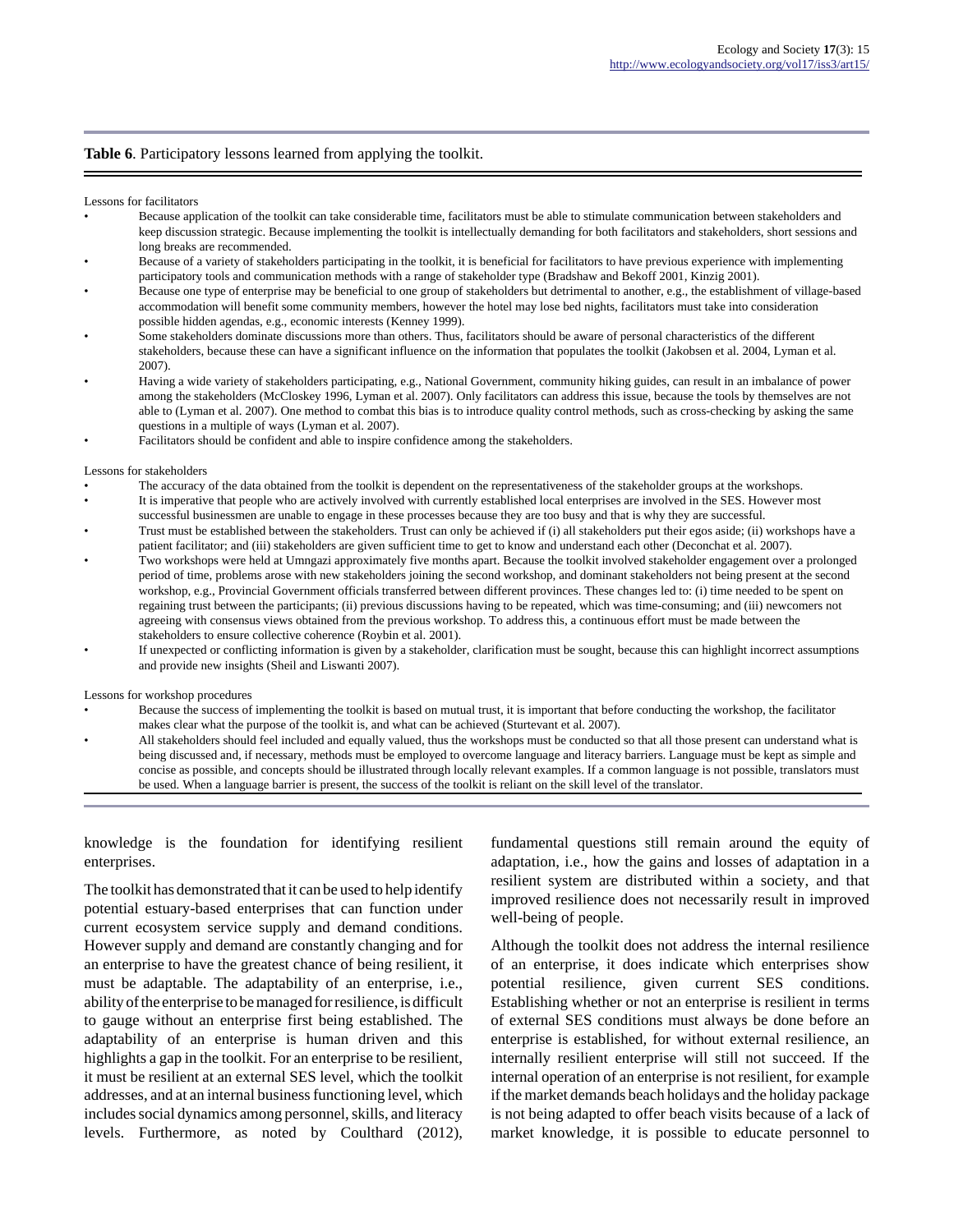provide this service. However, it is much more challenging to alter external level factors that impact on the supply and demand of ecosystem services, such as providing and maintaining access roads to the beach.

Although the toolkit was aimed at accommodating resilience, it does establish a level of common understanding that would enable a vulnerability assessment to be conducted. For example one could envisage leading from this application of the toolkit into a subsequent vulnerability assessment along the lines proposed by Ravera et al. (2011). Similarly, Cabell and Oelofse (2012) propose 13 behavior-based indicators that can be used to assess resilience and capacity for adaptation and transformation. Although developed with agroecosystems in mind the approach has obvious extensions to other SESs.

# *An ESF Toolkit for economic empowerment must accommodate complex social-ecological contexts*

The greater the diversity of stakeholders attending and participating at a workshop, the greater the understanding of a complex SES. At both study sites there were a reasonable variety of stakeholders present. Although some stakeholders were more dominant than others, with good facilitation all participants contributed, and this resulted in a greater level of trust, respect, and knowledge sharing between stakeholders.

Although the degree to which a stakeholder understood the viewpoint of another stakeholder was not formally evaluated, by the end of the workshop the facilitator was confident that stakeholders had a good understanding of both the ecosystem services utilized by other stakeholder groups, and the complexities of the SES. Other than directly asking each stakeholder what they have learned, there is no other practical method for evaluating what information was absorbed by the different stakeholders. Although possible, this questioning would have added additional time to an already lengthy participatory process. Despite this shortcoming, there is little doubt that the process could be categorized as a good example of social learning. Keen et al. (2005:4) define social learning as the "collective action and reflection that occurs among different individuals and groups as the work to improve the management of human and environmental interrelations." McCarthy et al. (2011) have outlined a heuristic for describing the epistemological context for social learning within complex SES, and doubtless use of this in future applications of the toolkit would improve the quality of the social learning process.

In summary the participatory approach of the toolkit helped the stakeholders to gain a good understanding of the different perspectives of the other stakeholders, and importantly, the complex interdependencies of the SES. This is an important first step in enhancing resilience, adaptability, and transformability. More specifically this mutual understanding would improve the resilience of an enterprise, because it is likely that if the operating of an enterprise negatively impacts upon service delivery for another stakeholder, with greater shared understanding there may be more chance for compromise whereby both stakeholders continue to benefit from services supplied by the estuary. Moore and Westley (2011) have highlighted the importance of networks in relationship building and brokering, and knowledge and resource brokering and how this is fundamental to social innovation. They see this as key in improving human capacity to address challenging problems and improve resilience. In the context of the estuary project, it was clear that we were seeing the incipient formation of a network that if nurtured, could generate the 'institutional entrepreneurs' referred to by Moore and Westley (2011).

#### *Improvement to and further development of the toolkit*

The data extracted when implementing the toolkit is primarily derived from discussions among the different stakeholders attending the workshop. A shortcoming of the toolkit is that in its present form it does not explicitly encourage the sourcing of existing ecological, demographic, social, or market data. The integration of this data into the ESF Framework would considerably strengthen the toolkits scientific founding. Such data could include censuses, market analyses, (such as B. Reyers and E. Ginsburg, *unpublished manuscript*), and published biodiversity assessments (such as the National Biodiversity Assessment Database which shows the habitat areas and ecological health statuses of all South African estuaries, [http://rava.qsens.net/themes/coastal\\_template/national](http://rava.qsens.net/themes/coastal_template/national-biodiversity-assessment-2011-estuary-component/2011_NSBApartial01.xlsx/view)[biodiversity-assessment-2011-estuary-component/2011\\_NSB](http://rava.qsens.net/themes/coastal_template/national-biodiversity-assessment-2011-estuary-component/2011_NSBApartial01.xlsx/view) [Apartial01.xlsx/view](http://rava.qsens.net/themes/coastal_template/national-biodiversity-assessment-2011-estuary-component/2011_NSBApartial01.xlsx/view)).

Because our findings are based primarily on estuarine SESs, and because ecosystems greatly differ in terms of species composition, service provision, and resilience thresholds (Scheffer et al. 2000), it is not possible to directly transfer this framework to other ecosystems, e.g., wetlands, grasslands, forests. However, given the fact that only Step 1 of the toolkit directly deals with ecosystem services and is tailored specifically to estuaries, the toolkit is likely to be readily adapted for other ecosystem types. The integration of relevant ecological data for other ecosystems is also recommended.

# **CONCLUSION**

In summary this paper documents how the theory of the Anderies et al. (2004) framework has been translated into a practical toolkit that can be used by a diversity of stakeholders as a decision making aid for assessing ecosystem services supply and demand, and associated enterprise opportunities. Thus, the toolkit addresses the hiatus previously referred to by providing an operational decision support system for the practical integration of ecosystem services into decision making processes. In doing so the approach initiates a process of social learning, considered critical in enhancing resilience, adaptability, and transformability in complex SESs.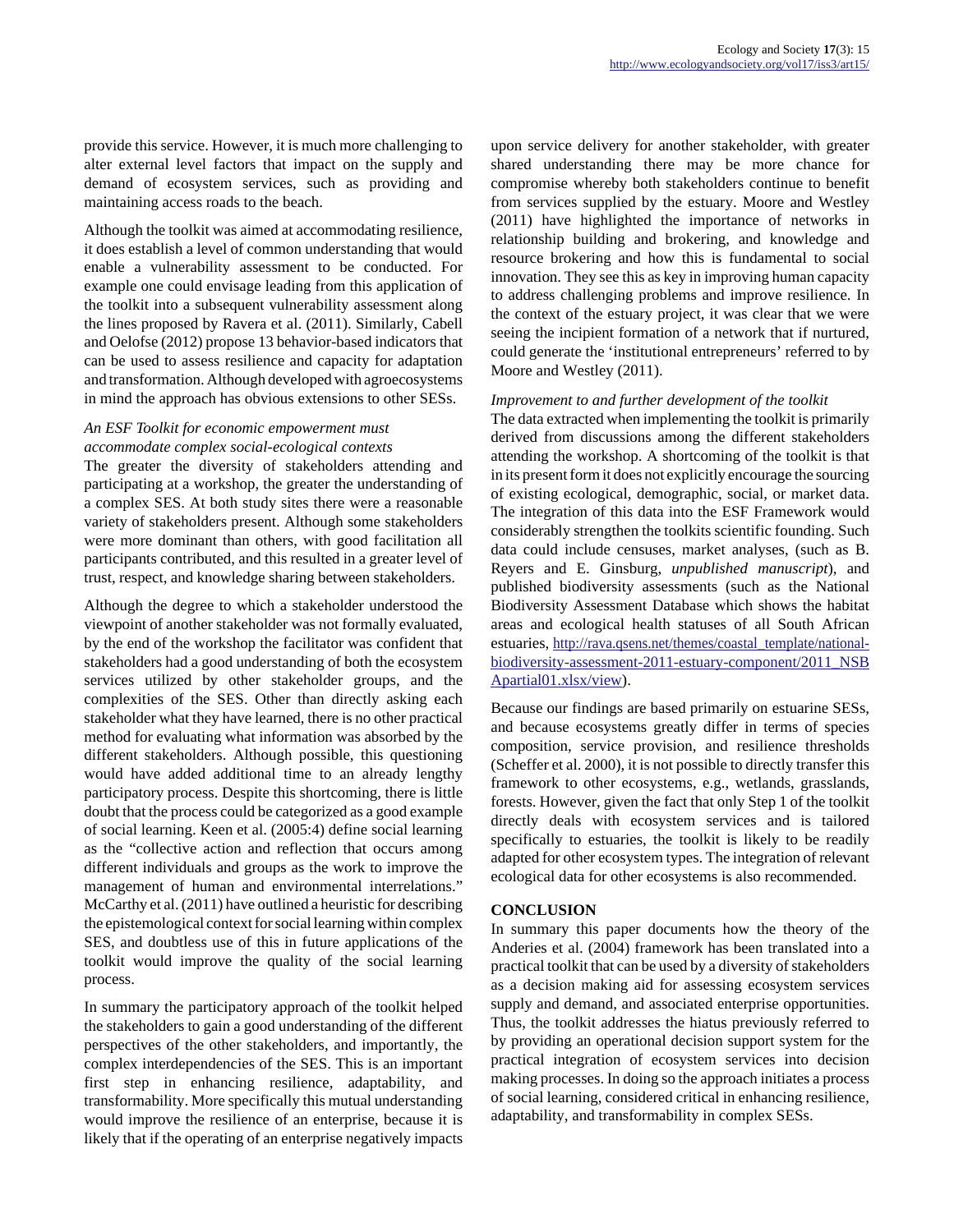Of course it is impossible to accurately predict if a proposed enterprise will be resilient or not, but the toolkit does however, provide a structured mechanism for identifying enterprises that have the potential to be resilient. At present the toolkit does not include steps to monitor the impacts of the enterprise on the receiving SES once established, or to assess the internal business functioning level of a particular enterprise. Additional work is required in these areas.

*Responses to this article can be read online at: [http://www](http://www.ecologyandsociety.org/vol17/iss3/art15/responses/).ecologyandsociety.org/vol17/iss3/art15/ responses/*

#### **Acknowledgments:**

*Dr. Steve Mitchell of the South African Water Research Commission and Mr. Andrew Mather of eThekwini Municipality for their valuable input into the development of this toolkit. The participants of the Umngazi and Tyolomnqa workshops for sharing their knowledge. Funding for this project came from the South African Water Research Commission: Estuaries and Economic Empowerment project.*

#### **LITERATURE CITED**

Allanson, B. R. 1981. The coastal lakes of southern Africa. Pages 331-344 *in* J. H. Day, editor. *Estuarine ecology with particular reference to southern Africa.* Balkema, Cape Town, South Africa.

Anderies, J. M. 2002. The transition from local to global dynamics: a proposed framework for agent-based thinking in socio-ecological systems. Pages 13-34 *in* M. A. Janssen, editor. *Complexity and ecosystem management: the theory and practice of multi-agent systems.* Edward Elgar, Cheltenham, UK.

Anderies, J. M., M. A. Janssen, and E. Ostrom. 2004. A framework to analyze the robustness of social-ecological systems from an institutional perspective. *Ecology and Society* 9(1): 18. [online] URL: [http://www.ecologyandsociety.org/vol9/](http://www.ecologyandsociety.org/vol9/iss1/art18/) [iss1/art18/](http://www.ecologyandsociety.org/vol9/iss1/art18/)

Anderies, J. M., B. H. Walker, and A. P. Kinzig. 2006. Fifteen weddings and a funeral: case studies and resilience-based management. *Ecology and Society* 11(1): 21. [online] URL: <http://www.ecologyandsociety.org/vol11/iss1/art21/>

Baird, D. 1999. Estuaries as ecosystems: a functional and comparative analysis. Pages 269-288 *in* B. R. Allanson and D. Baird, editors. *Estuaries of South Africa.* Cambridge University Press, Cambridge, UK.

Baiyegunhi, L. J. S., and G. C. G. Fraser. 2010. Determinants of household poverty dynamics in rural regions of the Eastern Cape Province, South Africa. Paper presented at the *3rd* *African Association of Agricultural Economists (AAAE) and 48th Agricultural Economists Association of South Africa (AEASA) Conference,* Cape Town, South Africa, September 19-23, 2010. [online] URL: [http://ageconsearch.umn.edu/bits](http://ageconsearch.umn.edu/bitstream/97078/2/63.%20Poverty%20dynamics%20in%20South%20Africa.pdf) tream/97078/2/63.%20Poverty%20dynamics%20in%20South% [20Africa.pdf](http://ageconsearch.umn.edu/bitstream/97078/2/63.%20Poverty%20dynamics%20in%20South%20Africa.pdf)

Barbier, E. B., S. D. Hacker, C. Kennedy, E. W. Koch, A. C. Stier, and B. R. Silliman. 2011. The value of estuarine and coastal ecosystem services. *Ecological Monographs* 81 (2):169-193. <http://dx.doi.org/10.1890/10-1510.1>

Batabyal, A. A., and S. J. Yoo. 1994. Renewal theory and natural resource regulatory policy under uncertainty. *Economics Letters* 46:237-241. [http://dx.doi.org/10.1016/016](http://dx.doi.org/10.1016/0165-1765(94)00474-9) [5-1765\(94\)00474-9](http://dx.doi.org/10.1016/0165-1765(94)00474-9)

Baumgärtner, S., S. Derissen, M. F. Quaas, and S. Strunz. 2011. Consumer preferences determine resilience of ecological-economic systems. *Ecology and Society* 16(4): 9. <http://dx.doi.org/10.5751/ES-04392-160409>

Berkes, F. 1999. *Sacred ecology: traditional ecological knowledge and resource management.* Taylor & Francis, London, UK.

Berkes, F., C. Folke, and J. Colding. 1998. *Linking social and ecological systems: management practices and social mechanisms for building resilience.* Cambridge University Press, New York, New York, USA.

Bohensky, E. L., and Y. Maru. 2011. Indigenous knowledge, science, and resilience: what have we learned from a decade of international literature on "integration"? *Ecology and Society* 16(4): 6.<http://dx.doi.org/10.5751/ES-04342-160406>

Bowd, R., C. Breen, D. Hay, D. Kotze, and M. Mander. 2012. *An approach to estuary-based economic empowerment with a particular focus on the Eastern Cape Wild Coast.* WRC Report No. 1705/1/11. Water Research Commission, Pretoria, South Africa.

Bradshaw, G. A., and M. Bekoff. 2001. Ecology and social responsibility: the re-embodiment of science. *Trends in Ecology & Evolution* 16:460-465. [http://dx.doi.org/10.1016/S](http://dx.doi.org/10.1016/S0169-5347(01)02204-2) [0169-5347\(01\)02204-2](http://dx.doi.org/10.1016/S0169-5347(01)02204-2)

Branch, G. M., and J. R. Grindley. 1979. Ecology of Southern African estuaries. Part XI. Mngazana: a mangrove estuary in Transkei. *South African Journal of Zoology* 14:149-170.

Brown, K., T. Daw, S. Rosendo, M. Bunce, and N. Cherrett. 2008. *Ecosystem services for poverty alleviation: marine and coastal situational analysis.* Synthesis report produced and submitted to the Ecosystem Services and Poverty Alleviation Research Programme, Economic & Social Research Council, Department for International Development, Natural Environment Research Council, Swindon, UK. [online] URL: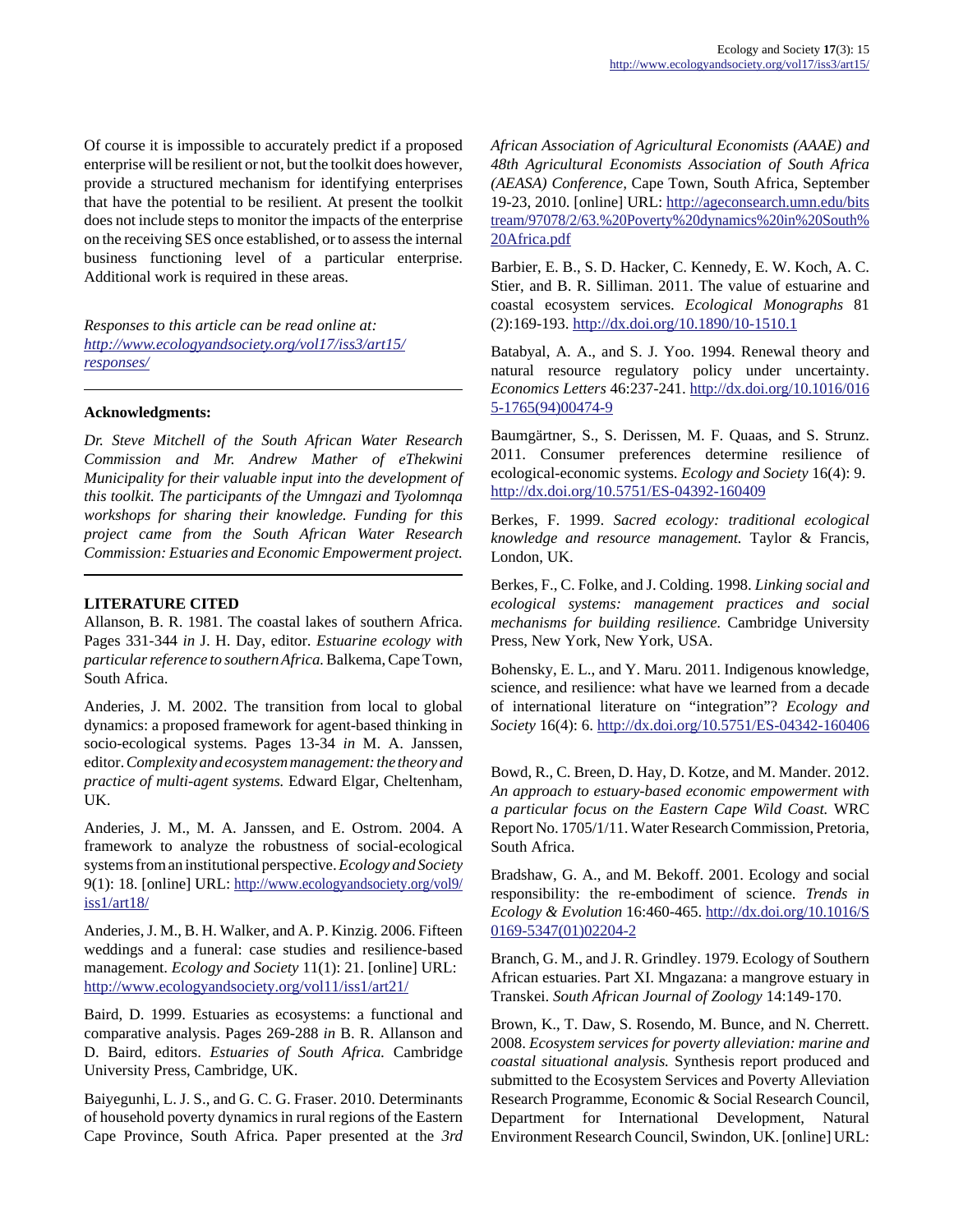[http://www.nerc.ac.uk/research/programmes/espa/documents/](http://www.nerc.ac.uk/research/programmes/espa/documents/Marine%20and%20Coastal%20-%20Synthesis%20Report.pdf) [Marine%20and%20Coastal%20-%20Synthesis%20Report.pdf](http://www.nerc.ac.uk/research/programmes/espa/documents/Marine%20and%20Coastal%20-%20Synthesis%20Report.pdf)

Bures, R., and W. Kanapaux. 2011. Historical regimes and social indicators of resilience in an urban system: the case of Charleston, South Carolina. *Ecology and Society* 16(4): 16. <http://dx.doi.org/10.5751/ES-04293-160416>

Cabell, J. F., and M. Oelofse. 2012. An indicator framework for assessing agroecosystem resilience. *Ecology and Society* 17(1): 18. [http:dx.doi.org/10.5751/ES-04666-170118](http://http:dx.doi.org/10.5751/ES-04666-170118) 

Carpenter, S., B. Walker, J. M. Anderies, and N. Abel. 2001. From metaphor to measurement: resilience of what to what? *Ecosystems* 4:765-781. [http://dx.doi.org/10.1007/s10021-001](http://dx.doi.org/10.1007/s10021-001-0045-9)  $-0045-9$ 

Colloty, B. M., J. B. Adams, and G. C. Bate. 2002. Classification of estuaries in the Ciskei and Transkei regions based on physical and botanical characteristics. *South African Journal of Botany* 68:312-321.

Costanza, R., and C. Folke. 1997. Valuing ecosystem services with efficiency, fairness, and sustainability as goals. Pages 49-68 *in* G. C. Daily, editor. *Nature's services.* Island Press, Washington, D.C., USA.

Coulthard, S. 2012. Can we be both resilient and well, and what choices do people have? Incorporating agency into the resilience debate from a fisheries perspective. *Ecology and Society* 17(1): 4.<http://dx.doi.org/10.5751/ES-04483-170104>

Daily, G. C., and P. A. Matson. 2008. Ecosystem services: from theory to implementation. *Proceedings of the National Academy of Sciences of the United States of America* 105 (28):9455-9456. <http://dx.doi.org/10.1073/pnas.0804960105>

Day, J. H. 1980. What is an estuary? *South African Journal of Science* 76:198.

Deconchat, M., A. Gibon, A. Cabanettes, G. du Bus de Warnaffe, M. Hewison, E. Garine, A. Gavaland, J.-P. Lacombe, S. Ladet, C. Monteil, A. Ouin, J.-P. Sarthou, A. Sourdril, and G. Balent. 2007. How to set up a research framework to analyze social–ecological interactive processes in a rural landscape. *Ecology and Society* 12(1): 15. [online] URL:<http://www.ecologyandsociety.org/vol12/iss1/art15/>

de Groot, R. S., M. A. Wilson, and R. M. J. Bouman. 2002. A typology for the classification, description and valuation of ecosystem services, goods and services. *Ecological Economics* 41:393-408. [http://dx.doi.org/10.1016/S0921-8009](http://dx.doi.org/10.1016/S0921-8009(02)00089-7) [\(02\)00089-7](http://dx.doi.org/10.1016/S0921-8009(02)00089-7)

Dzivakwi, R., and P. T. Jacobs. 2010. Support for pro-poor agricultural development and rural poverty reduction in Eastern Cape. Paper presented at the *3rd African Association* *of Agricultural Economists (AAAE) and 48th Agricultural Economists Association of South Africa (AEASA) Conference,* Cape Town, South Africa, September 19-23, 2010. [online] URL: [http://ageconsearch.umn.edu/bitstream/96808/2/183.%](http://ageconsearch.umn.edu/bitstream/96808/2/183.%20Agriculture%20in%20the%20E%20Cape%20in%20South%20Afica.pdf) [20Agriculture%20in%20the%20E%20Cape%20in%20South%](http://ageconsearch.umn.edu/bitstream/96808/2/183.%20Agriculture%20in%20the%20E%20Cape%20in%20South%20Afica.pdf) [20Afica.pdf](http://ageconsearch.umn.edu/bitstream/96808/2/183.%20Agriculture%20in%20the%20E%20Cape%20in%20South%20Afica.pdf)

Fall, A., and J. Fall. 2001. A domain-specific language for models of landscape dynamics. *Ecological Modelling* 141:1-18. [http://dx.doi.org/10.1016/S0304-3800\(01\)00334-9](http://dx.doi.org/10.1016/S0304-3800(01)00334-9)

Fazey I., J. A. Fazey, and D. M. A. Fazey. 2005. Learning more effectively from experience. *Ecology and Society* 10(2): 4. [online] URL: [http://www.ecologyandsociety.org/vol10/iss2/](http://www.ecologyandsociety.org/vol10/iss2/art4/) [art4/](http://www.ecologyandsociety.org/vol10/iss2/art4/)

Folke, C., S. Carpenter, B. Walker, M. Scheffer, T. Elmqvist, L. Gunderson, and C. S. Holling. 2004. Regime shifts, resilience, and biodiversity in ecosystem management. *Annual Review of Ecology, Evolution and Systematics* 35:557-581. <http://dx.doi.org/10.1146/annurev.ecolsys.35.021103.105711>

Folke, C., S. R. Carpenter, B. Walker, M. Scheffer, T. Chapin, and J. Rockström. 2010. Resilience thinking: integrating, resilience, adaptability and transformability. *Ecology and Society* 15(4): 20. [online] URL: [http://www.ecologyandsociety.](http://www.ecologyandsociety.org/vol15/iss4/art20/) [org/vol15/iss4/art20/](http://www.ecologyandsociety.org/vol15/iss4/art20/)

Folke, C., T. Hahn, P. Olsson, and J. Norberg. 2005. Adaptive governance of social–ecological systems. *Annual Review of Environment and Resources* 30:441-473. [http://dx.doi.org/10](http://dx.doi.org/10.1146/annurev.energy.30.050504.144511) [.1146/annurev.energy.30.050504.144511](http://dx.doi.org/10.1146/annurev.energy.30.050504.144511)

Fosu, A. K. 2011. *Growth, inequality and poverty reduction in developing countries: recent global evidence.* Working Paper No 147. Brooks World Poverty Institute, Manchester, UK.<http://dx.doi.org/10.2139/ssrn.1813968>

Granek, E. F., S. Polasky, C. V. Kappel, D. J. Reed, D. M. Stoms, E. W. Koch, C. J. Kennedy, L. A. Cramer, S. D. Hacker, E. B. Barbier, S. Aswani, M. Ruckelshaus, G. M. E. Perillo, B. R. Silliman, N. Muthiga, D. Bael, and E. Wolanski. 2009. Ecosystem services as a common language for coastal ecosystem-based management. *Conservation Biology* 24 (1):207-216. [http://dx.doi.org/10.1111/j.1523-1739.2009.01355.](http://dx.doi.org/10.1111/j.1523-1739.2009.01355.x) [x](http://dx.doi.org/10.1111/j.1523-1739.2009.01355.x)

Grimm, V., and C. Wissel. 1997. Babel, or the ecological stability discussions: an inventory and analysis of terminology and a guide for avoiding confusion. *Oecologia* 109:323-334. <http://dx.doi.org/10.1007/s004420050090>

Gunderson, L. H. 2001. South Florida: the reality of change and the prospects for sustainability: managing surprising ecosystems in Southern Florida. *Ecological Economics* 37:371-378. [http://dx.doi.org/10.1016/S0921-8009\(01\)00179-3](http://dx.doi.org/10.1016/S0921-8009(01)00179-3)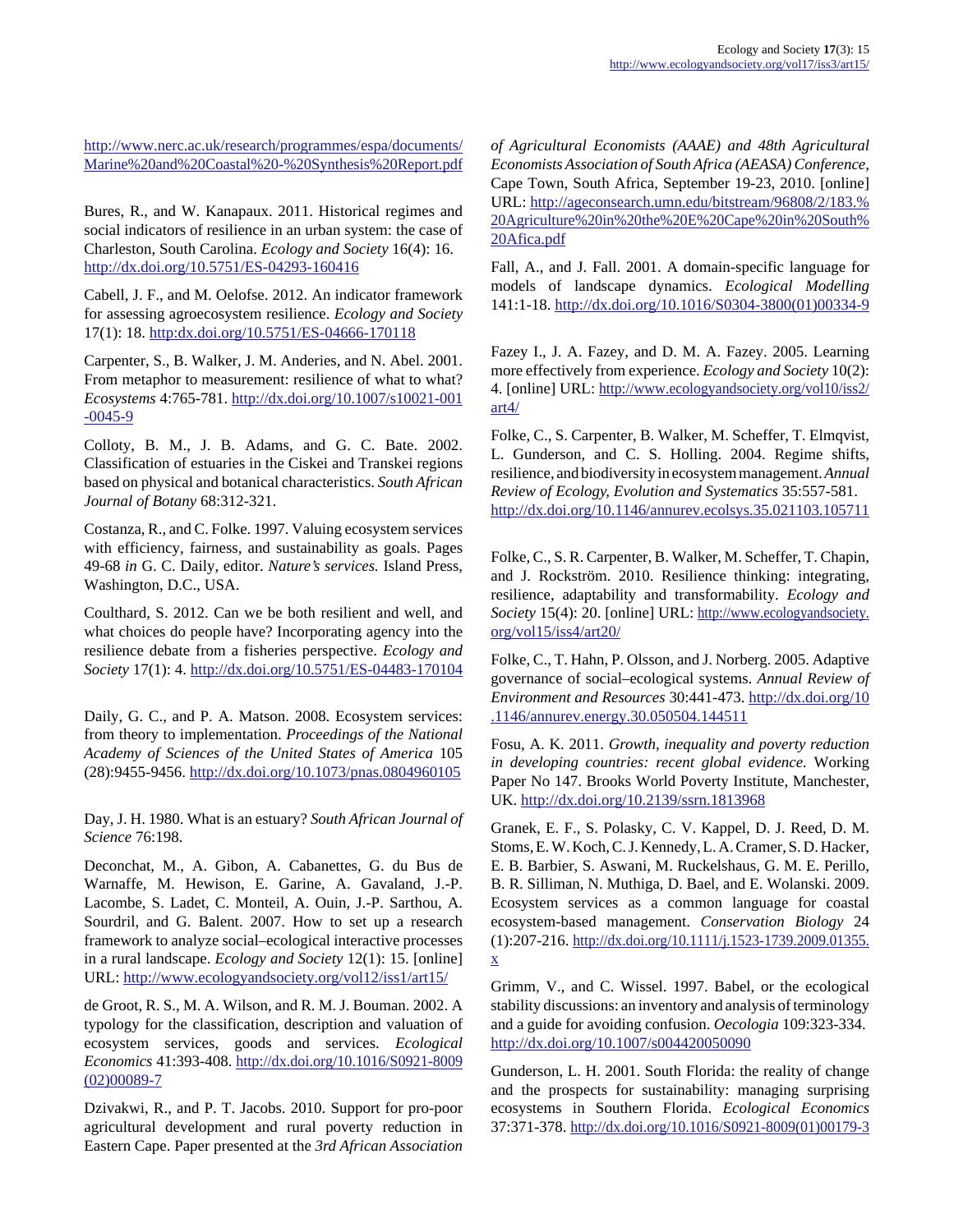Gunderson, L. H, S. R. Carpenter, C. Folke, P. Olsson, and G. Peterson. 2006. Water RATs (resilience, adaptability, and transformability) in lake and wetland social-ecological systems. *Ecology and Society* 11(1): 16. [online] URL: [http://](http://www.ecologyandsociety.org/vol11/iss1/art16/) [www.ecologyandsociety.org/vol11/iss1/art16/](http://www.ecologyandsociety.org/vol11/iss1/art16/)

Gunderson, L. H., and C. S. Holling, editors. 2002. *Panarchy: understanding transformations in human and natural systems.* Island Press, Washington, D.C., USA.

Hay, D., editor. 2007. *Profiling estuary management in integrated development planning in South Africa with particular reference to the Eastern Cape Province.* WRC Report No. 1484/1/07. Water Research Commission, Pretoria, South Africa.

Hein, L., K. van Koppen, R. S. de Groot, and E. C. van Ierland. 2006. Spatial scales, stakeholders and the valuation of ecosystem services. *Ecological Economics* 57:209-228. [http:](http://dx.doi.org/10.1016/j.ecolecon.2005.04.005) [//dx.doi.org/10.1016/j.ecolecon.2005.04.005](http://dx.doi.org/10.1016/j.ecolecon.2005.04.005)

Holling, C. S. 2010. Engineering resilience versus ecological resilience. Pages 51-66 *in* L. H. Gunderson, C. R. Allen, C. S. Holling, editors. *Foundations of ecological resilience.* Island Press, Washington, D.C., USA.

Hughes, T. P., D. R. Bellwood, C. Folke, R. S. Steneck, and J. Wilson. 2005. New paradigms for supporting the resilience of marine ecosystems. *Trends in Ecology & Evolution* 20 (7):380-386. <http://dx.doi.org/10.1016/j.tree.2005.03.022>

Hunter, N., J. May, and V. Padayachee. 2003. Lessons for PRSP from poverty reduction strategies in South Africa. *Third meeting of the African learning group on the poverty reduction strategy papers, 3-5 December 2000, Addis Ababa, Ethiopia.* Economic Commission for Africa, Addis Ababa, Ethiopia.

Jakobsen, C. H., T. Hels, and W. J. McLaughlin. 2004. Barriers and facilitators to integration among scientists in transdisciplinary landscape analysis: a cross-country comparison. *Forest Policy and Economics* 6:15-31. [http://dx.](http://dx.doi.org/10.1016/S1389-9341(02)00080-1) [doi.org/10.1016/S1389-9341\(02\)00080-1](http://dx.doi.org/10.1016/S1389-9341(02)00080-1)

Janssen, M. A., J. M. Anderies, and B. H. Walker. 2004. Robust strategies for managing rangelands with multiple stable attractors. *Journal of Environmental Economics and Management* 47:140-162. [http://dx.doi.org/10.1016/S0095-0696](http://dx.doi.org/10.1016/S0095-0696(03)00069-X) [\(03\)00069-X](http://dx.doi.org/10.1016/S0095-0696(03)00069-X)

Keen, M., V. A. Brown, and R. Dyball. 2005. *Societal learning in environmental management: towards a sustainable future.* Earthscan, London, UK.

Kenney, D. S. 1999. Are community-based watershed groups really effective? Confronting the thorny issue of measuring success. *Chronicle of Community* 2(3):33-38.

Kinzig, A. P. 2001. Bridging disciplinary divides to address environmental and intellectual challenges. *Ecosystems* 4:709-715.<http://dx.doi.org/10.1007/s10021-001-0039-7>

Leemans, R. 2000. *Modelling of global land use: connections, causal chains and integration.* Inaugural lecture, Department of Plant Production Systems, Wageningen University, Wageningen, The Netherlands.

Leibbrandt, M., I. Woolard, A. Finn, and J. Argent. 2010. *Trends in South African income distribution and poverty since the fall of apartheid.* OECD Social, Employment and Migration Working Papers, No 101. Organisation for Economic Co-operation and Development, Paris, France. [htt](http://dx.doi.org/10.1787/5kmms0t7p1ms-en) [p://dx.doi.org/10.1787/5kmms0t7p1ms-en](http://dx.doi.org/10.1787/5kmms0t7p1ms-en)

Lynam, T., W. De Jong, D. Sheil, T. Kusumanto, and K. Evans. 2007. A review of tools for incorporating community knowledge, preferences, and values into decision making in natural resources management. *Ecology and Society* 12(1): 5. [online] URL: [http://www.ecologyandsociety.org/vol12/iss1/](http://www.ecologyandsociety.org/vol12/iss1/art5/) [art5/](http://www.ecologyandsociety.org/vol12/iss1/art5/)

McCarthy, D. D. P., D. D. Crandall, G. S. Whitelaw, Z. General, and L. J. S. Tsuji. 2011. A critical systems approach to social learning: building adaptive capacity in social, ecological, epistemological (SEE) systems. *Ecology and Society* 16(3): 18.<http://dx.doi.org/10.5751/ES-04255-160318>

McCloskey, M. 1996. The skeptic: collaboration has its limits. *High Country News,* 13 May. [online] URL: [http://www.hcn.](http://www.hcn.org/servlets/hcn.Article?article_id=1839) [org/servlets/hcn.Article?article\\_id=1839](http://www.hcn.org/servlets/hcn.Article?article_id=1839)

Meth, C., and R. and Dias. 2004. Increases in poverty in South Africa, 1999-2002. *Development Southern Africa* 21:59-85. <http://dx.doi.org/10.1080/0376835042000181426>

Millennium Ecosystem Assessment (MEA). 2003. *Ecosystems and human well-being: a framework for assessment.* Report of the Conceptual Framework Working Group of the Millennium Ecosystem Assessment. Island Press, Washington, D.C., USA.

Millennium Ecosystem Assessment (MEA). 2005. *Millennium Ecosystem Assessment: ecosystems and human well-being synthesis.* Island Press, Washington, D.C., USA.

Moore, M., and F. Westley. 2011. Surmountable chasms: networks and social innovation for resilient systems. *Ecology and Society* 16(1): 5. [online] URL: [http://www.ecologyands](http://www.ecologyandsociety.org/vol16/iss1/art5/) [ociety.org/vol16/iss1/art5/](http://www.ecologyandsociety.org/vol16/iss1/art5/)

Neubert, M. G., and H. Caswell. 1997. Alternatives to resilience for measuring the responses of ecological systems to perturbations. *Ecology* 78:653-665. [http://dx.doi.org/10.18](http://dx.doi.org/10.1890/0012-9658(1997)078[0653:ATRFMT]2.0.CO;2) [90/0012-9658\(1997\)078\[0653:ATRFMT\]2.0.CO;2](http://dx.doi.org/10.1890/0012-9658(1997)078[0653:ATRFMT]2.0.CO;2)

Newton, A. C. 2011. Social-ecological resilience and biodiversity conservation in a 900-year-old protected area. *Ecology and Society* 16(4): 13. [http://dx.doi.org/10.5751/ES-](http://dx.doi.org/10.5751/ES-04308-160413)[04308-160413](http://dx.doi.org/10.5751/ES-04308-160413)

Olsson, P., C. Folke, and F. Berkes. 2004. Adaptive comanagement for building resilience in social–ecological